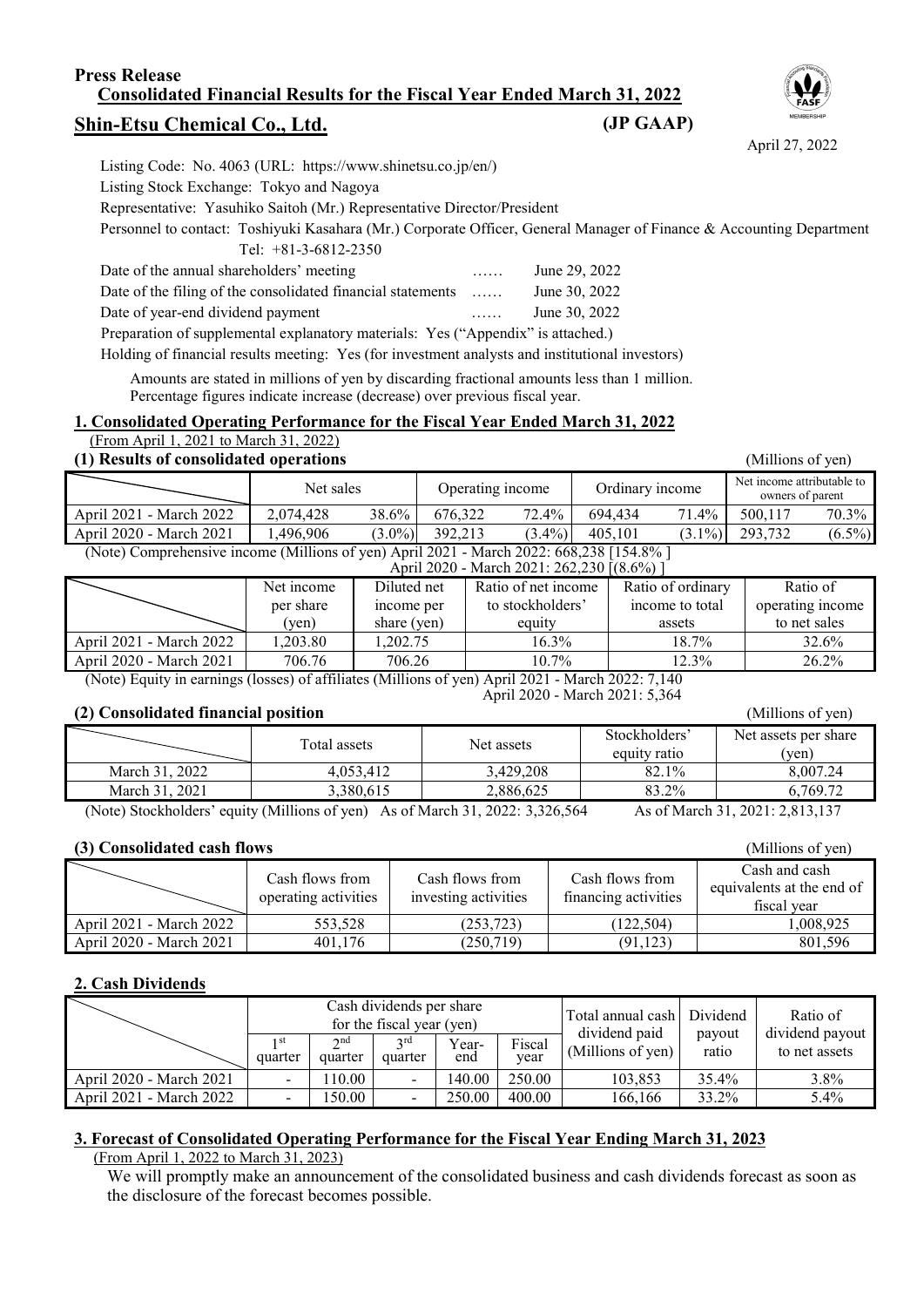#### **(Notes)**

#### **(1**) **Changes in significant subsidiaries which affected the scope of consolidation during the current fiscal year: No**

#### **(2) Changes of accounting policies applied, changes in accounting estimates and retrospective restatement**

Changes of accounting policies applied due to revisions of accounting standards: Yes Changes of accounting policies other than the above: No Changes in accounting estimates: No Retrospective restatement: No

(Note) Please see [3. Consolidated Financial Statements (5) Notes to Consolidated Financial Statements, "Changes in Accounting Policies"] on page 18 for further details.

#### **(3) Number of shares outstanding (common stock)**

|                                                                | March 31, 2022          | March 31, 2021          |
|----------------------------------------------------------------|-------------------------|-------------------------|
| Number of shares outstanding at the year end                   | 416,662,793             | 416,662,793             |
| Number of shares of treasury stock at the year end             | 1,218,008               | 1,115,572               |
|                                                                | April 2021 - March 2022 | April 2020 - March 2021 |
| Weighted-average number of shares<br>outstanding over the year | 415,449,156             | 415,602,349             |

#### **(Reference) Summary of Non-consolidated Financial Results**

#### **Non-consolidated Operating Performance for the Fiscal Year Ended March 31, 2022** (From April 1, 2021 to March 31, 2022)

| $(110111 \Delta \mu 11111, 2021101 \mu 101111)$<br>(1) Results of non-consolidated operations<br>(Millions of yen) |           |            |                  |           |                 |           |            |           |  |
|--------------------------------------------------------------------------------------------------------------------|-----------|------------|------------------|-----------|-----------------|-----------|------------|-----------|--|
|                                                                                                                    | Net sales |            | Operating income |           | Ordinary income |           | Net income |           |  |
| April 2021 - March 2022                                                                                            | 693.933   | $(16.3\%)$ | 163.042          | 18.7%     | 201.241         | 25.1%     | 150.831    | 26.8%     |  |
| April 2020 - March 2021                                                                                            | 829,065   | $1.9\%)$   | 137.341          | $(7.0\%)$ | 160,800         | $(3.9\%)$ | 118,910    | $(9.8\%)$ |  |

(Note) The "Accounting Standard for Revenue Recognition" (ASBJ Statement No. 29, March 31, 2020) and other standards are applied from the beginning of the fiscal year ending March 31, 2022. Accordingly, we have changed the amount of revenue from gross to net for some transactions with subsidiaries and affiliates which corresponds to agent transactions. As a result, net sales for the fiscal year ended March 31, 2022 decreased compared to the previous fiscal year.

|                         | Net income per share | Diluted net income |
|-------------------------|----------------------|--------------------|
|                         | ven)                 | per share (yen)    |
| April 2021 - March 2022 | 363.06               | 362.76             |
| April 2020 - March 2021 | 286 12               | 285.92             |

#### **(2) Non-consolidated financial position** (Millions of yen)

|                | Total assets | Net assets | Stockholders' equity<br>ratio | Net assets per share<br>'ven) |
|----------------|--------------|------------|-------------------------------|-------------------------------|
| March 31, 2022 | .299.322     | 883.505    | 67.8%                         | 2.120.89                      |
| March 31, 2021 | ,199,772     | 856,040    | 71.2%                         | 2.055.94                      |

(Note) Stockholders' equity (Millions of yen) As of March 31, 2022: 881,113 As of March 31, 2021: 854,340 Stockholders' equity used for the calculation of indices is net assets excluding share subscription rights.

#### (Information regarding audit procedures)

The financial information contained in this report is not subject to the audit procedures by independent auditors.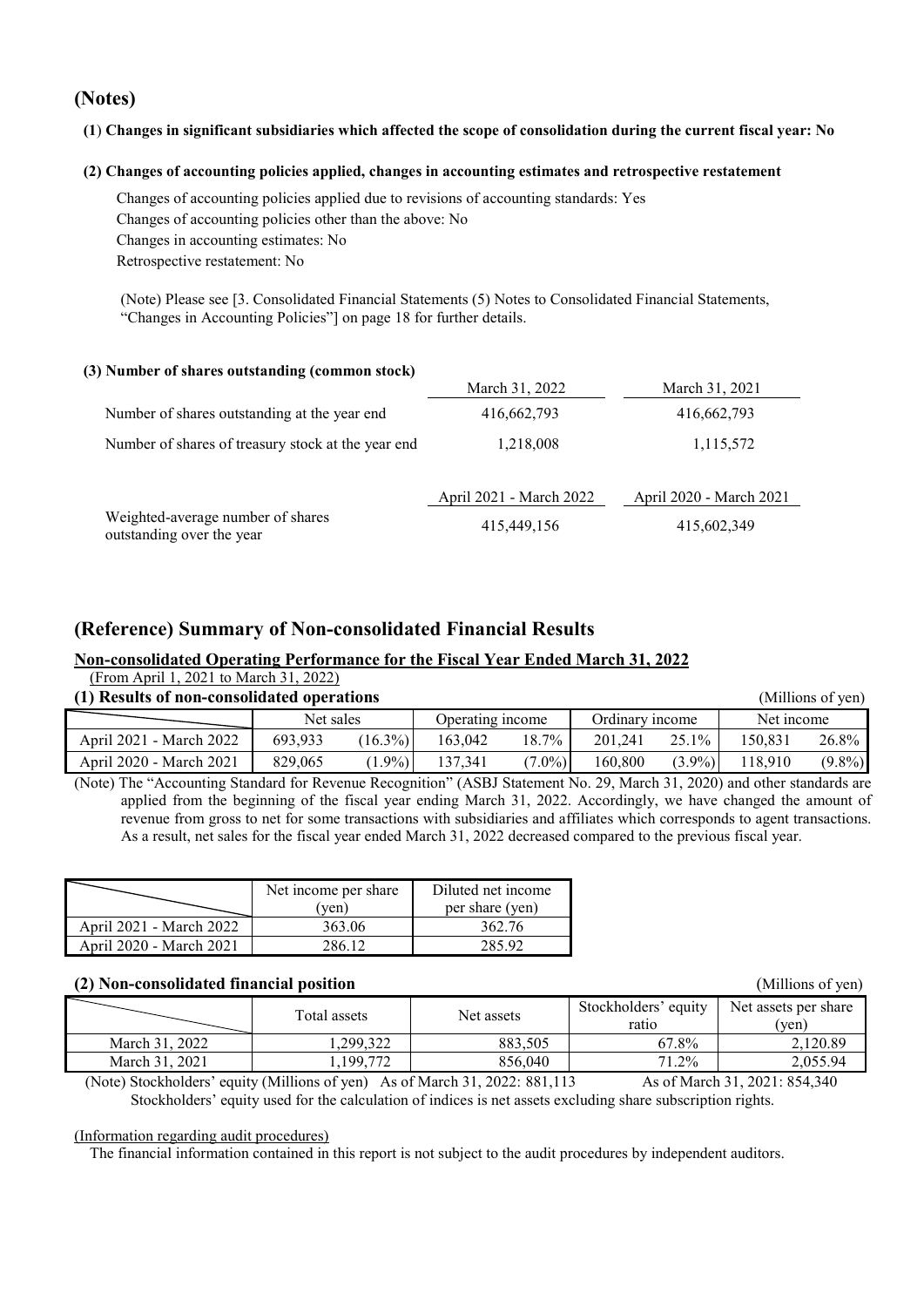# (Attached Documents)

# **INDEX**

|            | (2) Consolidated Statements of Income and Statements of Comprehensive Income 13 |     |
|------------|---------------------------------------------------------------------------------|-----|
|            |                                                                                 |     |
|            |                                                                                 |     |
|            |                                                                                 |     |
|            |                                                                                 |     |
|            |                                                                                 |     |
|            |                                                                                 |     |
|            |                                                                                 |     |
|            |                                                                                 |     |
| (Appendix) |                                                                                 |     |
|            |                                                                                 |     |
| 2.         |                                                                                 |     |
| 3.         |                                                                                 |     |
| 4.         |                                                                                 |     |
| 5.         |                                                                                 |     |
| 6.         |                                                                                 |     |
| 7.         |                                                                                 |     |
| 8.         |                                                                                 |     |
| 9.         |                                                                                 |     |
|            |                                                                                 |     |
|            |                                                                                 | .27 |

 $\mathbf{r}$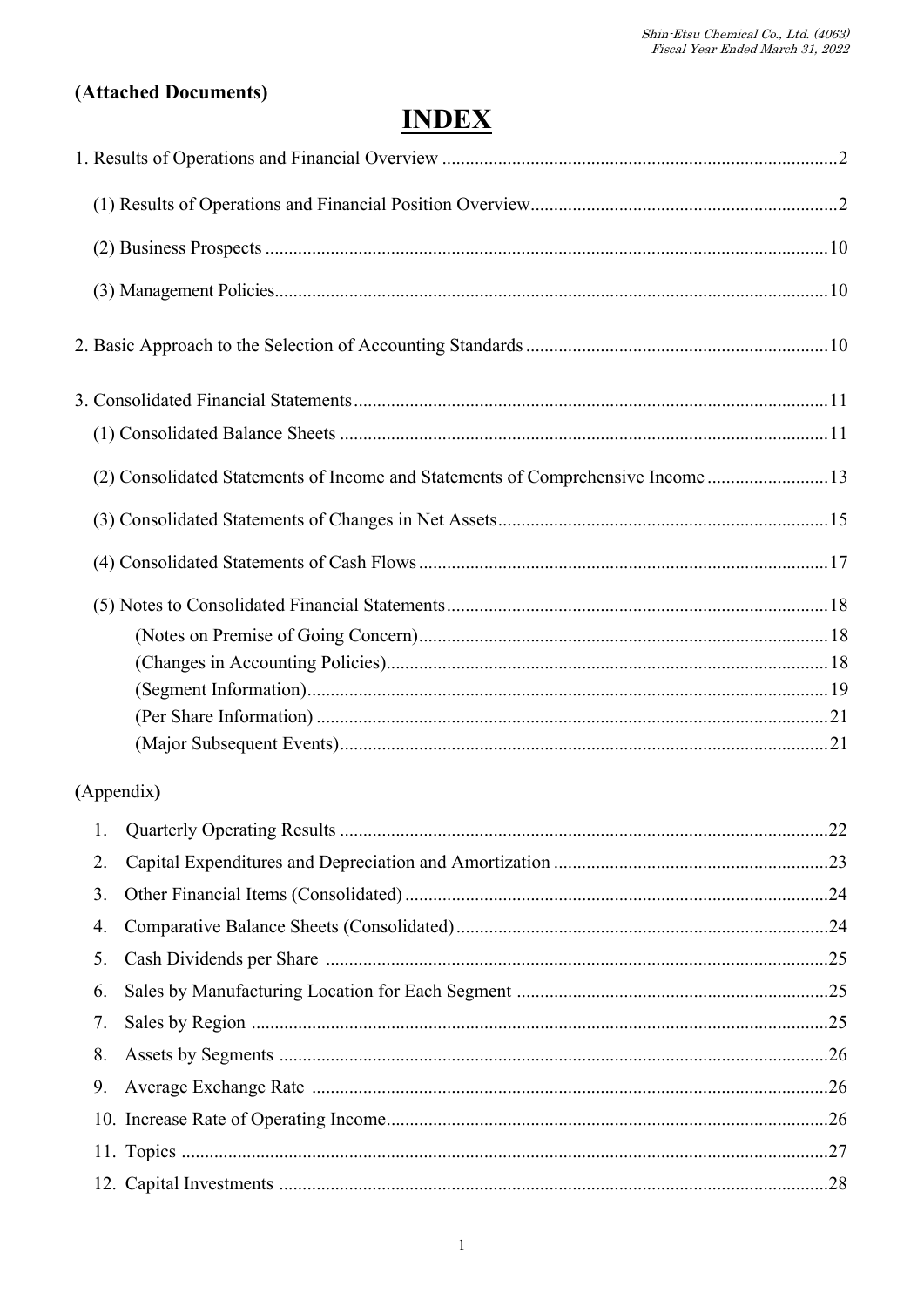## **1. Results of Operations and Financial Overview**

## **(1) Results of Operations and Financial Position Overview**

## **1) General Overview**

During the fiscal year ending March 31, 2022 (April 1, 2021 to March 31, 2022), the world economy continued to grow steadily, as indicated by the economic growth rate (GDP growth rate) of over 5%. On the other hand, Russia invaded Ukraine in February 2022, while the major economic zones continued to grapple with the COVID-19 pandemic, supply turmoil, price pressures and other challenges. This world-shattering situation is still going on. The Shin-Etsu Group will continue to respond with alacrity and without prejudgment to changing circumstances. Going forward, we will continue to give the utmost priority to the health and safety of our employees, focus on business requirements such as maintaining high operations, ensuring a stable supply, and protecting accounts receivables, and maintain communication with our customers. We will promote the development of valuable products and provide a stable supply of products of unwavering quality.

| (Billions of yen)                              |                    |                    |                 |         |       |                 |         |  |  |  |
|------------------------------------------------|--------------------|--------------------|-----------------|---------|-------|-----------------|---------|--|--|--|
|                                                | <b>Fiscal year</b> | Fiscal year        | <b>Increase</b> |         |       | Quarterly       |         |  |  |  |
|                                                | $20/4 - 21/3$      | $21/4 - 22/3$      | (Decrease)      | Apr-Jun |       | Jul-Sep Oct-Dec | Jan-Mar |  |  |  |
| <b>Net sales</b>                               | 1,496.9            | 2,074.4            | 38.6%<br>577.5  | 434.2   | 507.1 | 542.3           | 590.7   |  |  |  |
| <b>Operating income</b>                        | 392.2              | 676.3              | 72.4%<br>284.1  | 128.8   | 169.5 | 181.7           | 196.2   |  |  |  |
| <b>Ordinary income</b>                         | 405.1              | 694.4              | 71.4%<br>289.3  | 130.8   | 172.6 | 186.7           | 204.1   |  |  |  |
| Net income attributable<br>to owners of parent | 293.7              | 500.1              | 70.3%<br>206.4  | 95.7    | 125.1 | 132.2           | 146.9   |  |  |  |
| <b>ROIC</b>                                    | 17.2%              | $27.2\%$           | 10.0 points     |         |       |                 |         |  |  |  |
| <b>ROE</b>                                     | $10.7\%$           | $16.3\%$           | 5.6 points      |         |       |                 |         |  |  |  |
| <b>ROA</b>                                     | $12.3\%$           | 18.7%              | 6.4 points      |         |       |                 |         |  |  |  |
| Per Share (Yen)                                |                    |                    |                 |         |       |                 |         |  |  |  |
| <b>Net income</b>                              | 707                | 1.204              | 497             |         |       |                 |         |  |  |  |
| <b>Cash dividends</b>                          | 250                | $F$ orecast) $400$ | 150             |         |       |                 |         |  |  |  |

The business results for the fiscal year ending March 31, 2022 are as follows:

**Notes:** ・ **ROIC: Return on invested capital**

Net operating income after tax / (Net assets + Interest-bearing liabilities – Cash)

・ **ROE: Return (Net income) on equity Equity used for this calculation is net assets excluding both share subscription rights and non-controlling interests in consolidated subsidiaries.**

- ・ **ROA: Return (Ordinary income) on total assets.**
- ▶ **Amounts are stated in billions of yen by discarding fractional amounts less than 0.1 billion on this summary.**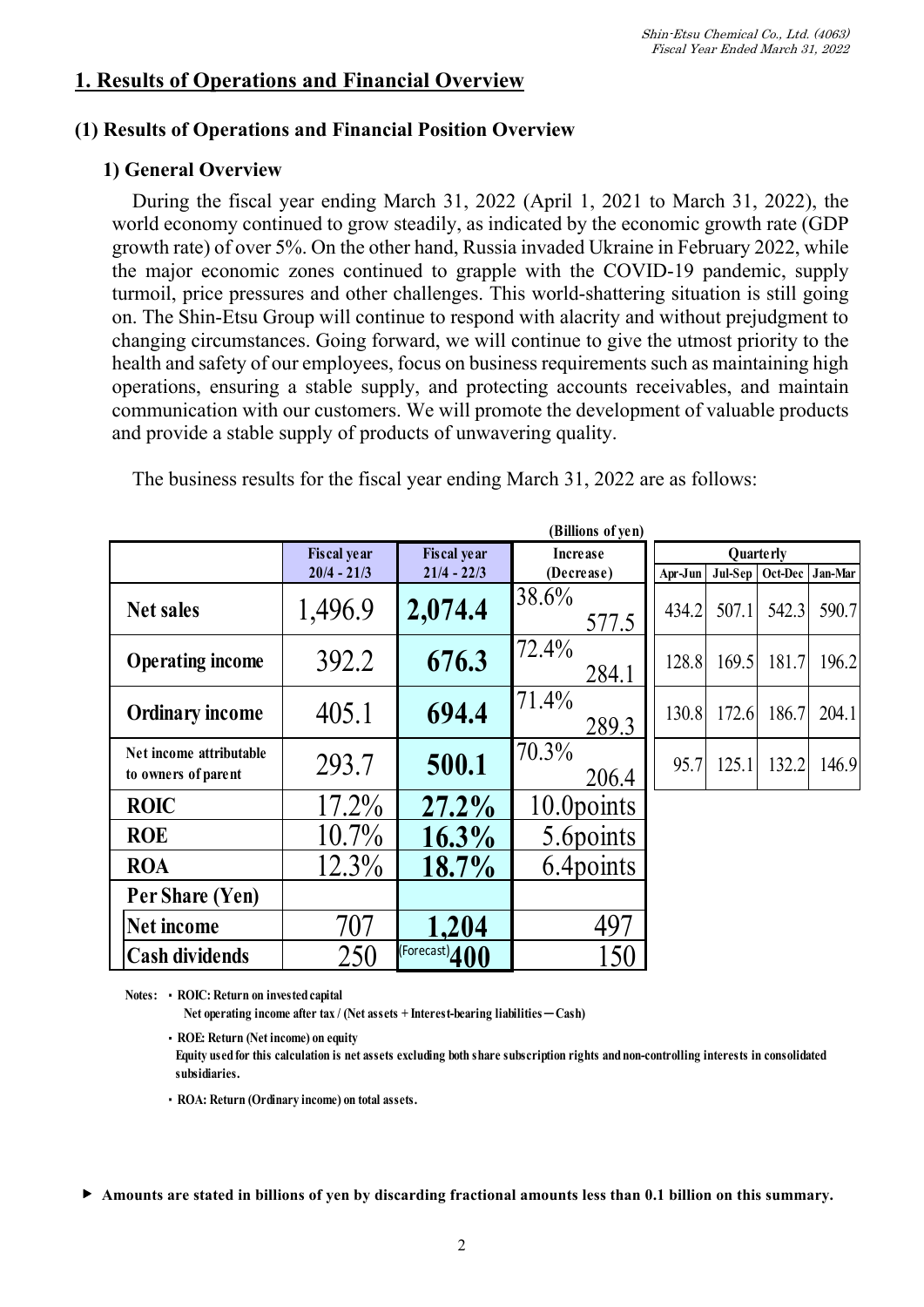# **2) Business Segment Overview**

# **Net sales and Operating income by Segment**

|                             |                    |                    |                |                         |               | (Billions of yen) |       |
|-----------------------------|--------------------|--------------------|----------------|-------------------------|---------------|-------------------|-------|
|                             |                    | <b>Net sales</b>   |                | <b>Operating income</b> |               |                   |       |
|                             | <b>Fiscal year</b> | <b>Fiscal</b> year | Increase       | <b>Fiscal</b> year      | Fiscal year   | <b>Increase</b>   |       |
|                             | $20/4 - 21/3$      | $21/4 - 22/3$      | (Decrease)     | $20/4 - 21/3$           | $21/4 - 22/3$ | (Decrease)        |       |
| Infrastructure              | 485.8              | 857.1              | 76.4%          | 99.6                    | 317.7         | 3.2 times         |       |
| <b>Materials</b>            |                    | 371.3              |                |                         |               | 218.1             |       |
| <b>Electronics</b>          |                    |                    | 708.9<br>595.6 | 19.0%                   | 206.0         | 244.7             | 18.8% |
| <b>Materials</b>            |                    |                    | 113.3          |                         |               | 38.7              |       |
| <b>Functional</b>           | 314.2              |                    | 25.9%          | 70.7                    | 94.7          | 34.0%             |       |
| <b>Materials</b>            |                    | 395.6              | 81.4           |                         |               | 24.0              |       |
| <b>Processing &amp;</b>     | 101.0              | 112.6              | $11.4\%$       | 16.3                    | 20.9          | 28.1%             |       |
| <b>Specialized Services</b> |                    |                    | 11.6           |                         |               | 4.6               |       |
|                             |                    |                    | 38.6%          |                         |               | 72.4%             |       |
| <b>Total</b>                | 1,496.9            | 2,074.4            | 577.5          | 392.2                   | 676.3         | 284.1             |       |



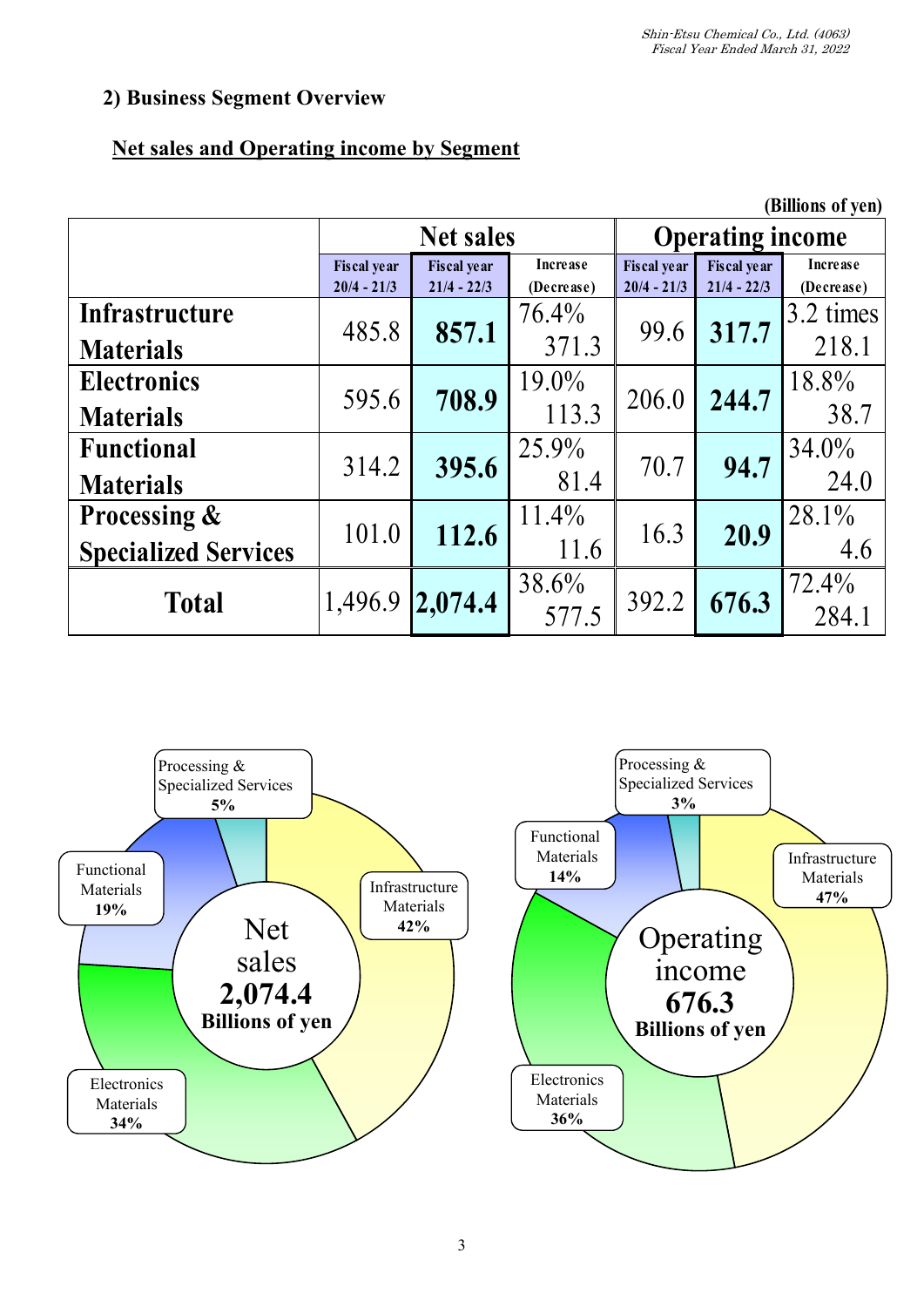# **Infrastructure Materials**

|                         | Fiscal year $20/4 - 21/3$<br>(Billions of yen) | <b>Fiscal year 21/4 - 22/3</b><br>(Billions of yen) | Increase /<br>(Decrease) |
|-------------------------|------------------------------------------------|-----------------------------------------------------|--------------------------|
| <b>Net sales</b>        | 485.8                                          | 857.1                                               | 76.4%                    |
| <b>Operating income</b> | 99.6                                           | 317.7                                               | 3.2 times                |

The demand for both PVC and caustic soda remained strong, and we worked to raise product prices in light of the raw material situation that occurred earlier this year. We continued full operation at all bases including Shintech, Inc. in the United States except for the scheduled maintenance period of each plant.



- The second phase of the new expansion work is underway as planned at Shintech, Inc. in the United States.
- The basic demand for PVC resin continues to be strong against the backdrop of housing shortages and financial investment in social infrastructure in major countries.
- We make full use of the stability of US raw material and energy supply.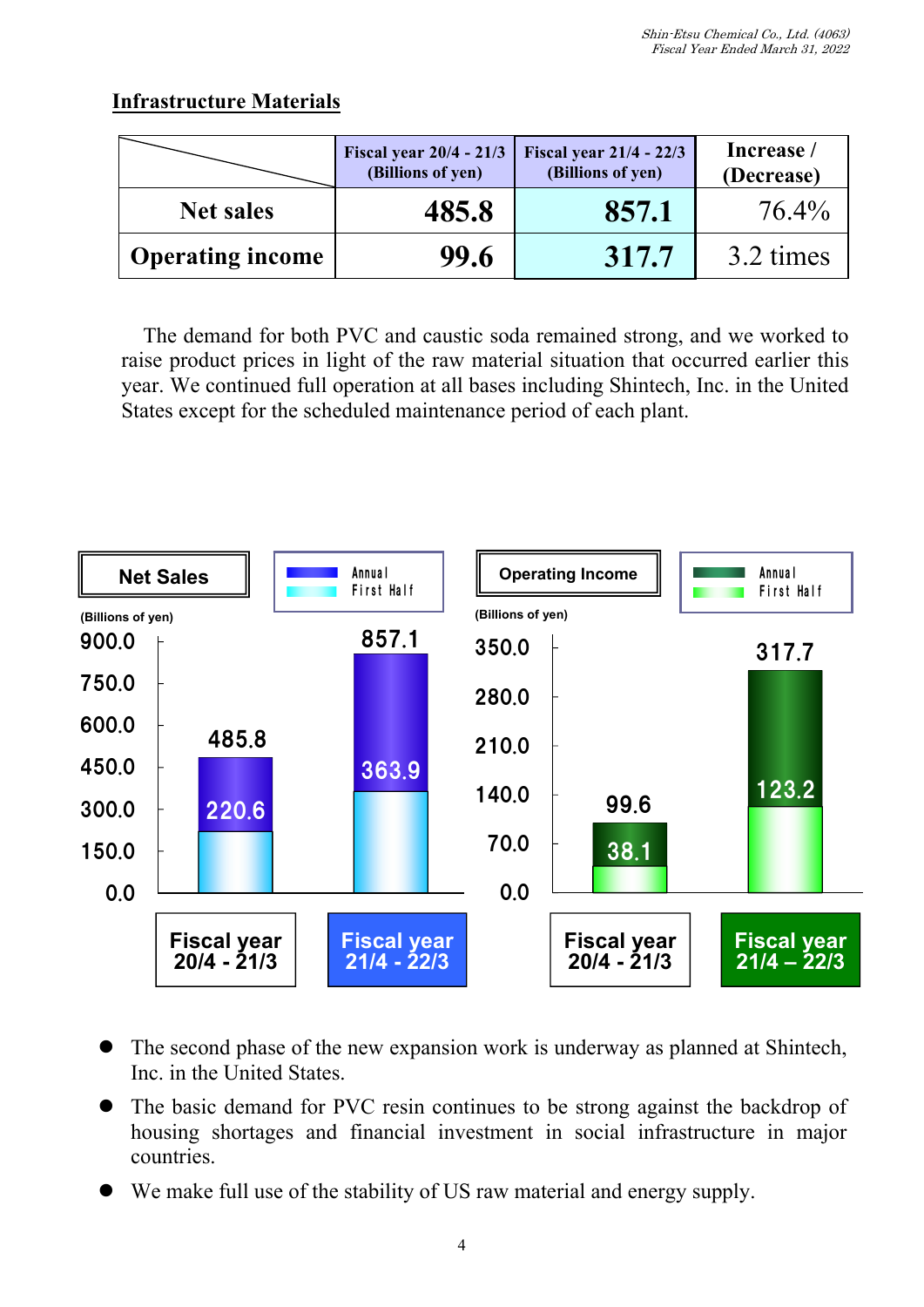# **Electronics Materials**

|                         | Fiscal year $20/4 - 21/3$<br>(Billions of yen) | <b>Fiscal year 21/4 - 22/3</b><br>(Billions of yen) | Increase /<br>(Decrease) |
|-------------------------|------------------------------------------------|-----------------------------------------------------|--------------------------|
| <b>Net sales</b>        | 595.6                                          | 708.9                                               | $19.0\%$                 |
| <b>Operating income</b> | 206.0                                          | 244.7                                               | 18.8%                    |

The global supply shortage of semiconductor devices has not been resolved yet. To meet the strong demand from customers, we shipped the maximum number of semiconductor materials such as silicon wafer, photoresists, and photomask blanks. Even with respect to rare earth magnets, despite the restrictions on operations in production bases in Asia due to coronavirus infections and natural disasters, we operated as much as possible in order to meet the vigorous demands in all areas such as automobiles, industrial equipment, and hard disks.



- Meeting with precision the increase in customer demand in response to the big bang expansion of the semiconductor device market.
- Timely compliance with increasingly sophisticated technical requirements.
- Launch of magnet products that meet customer requirements, such as those using significantly reduced heavy rare earths and no heavy rare earths.
- Technology proposal and material supply indispensable for the progress of electric and drive mechanism essential for carbon neutrality.
- Expanding the supply capacity of EUV lithography materials.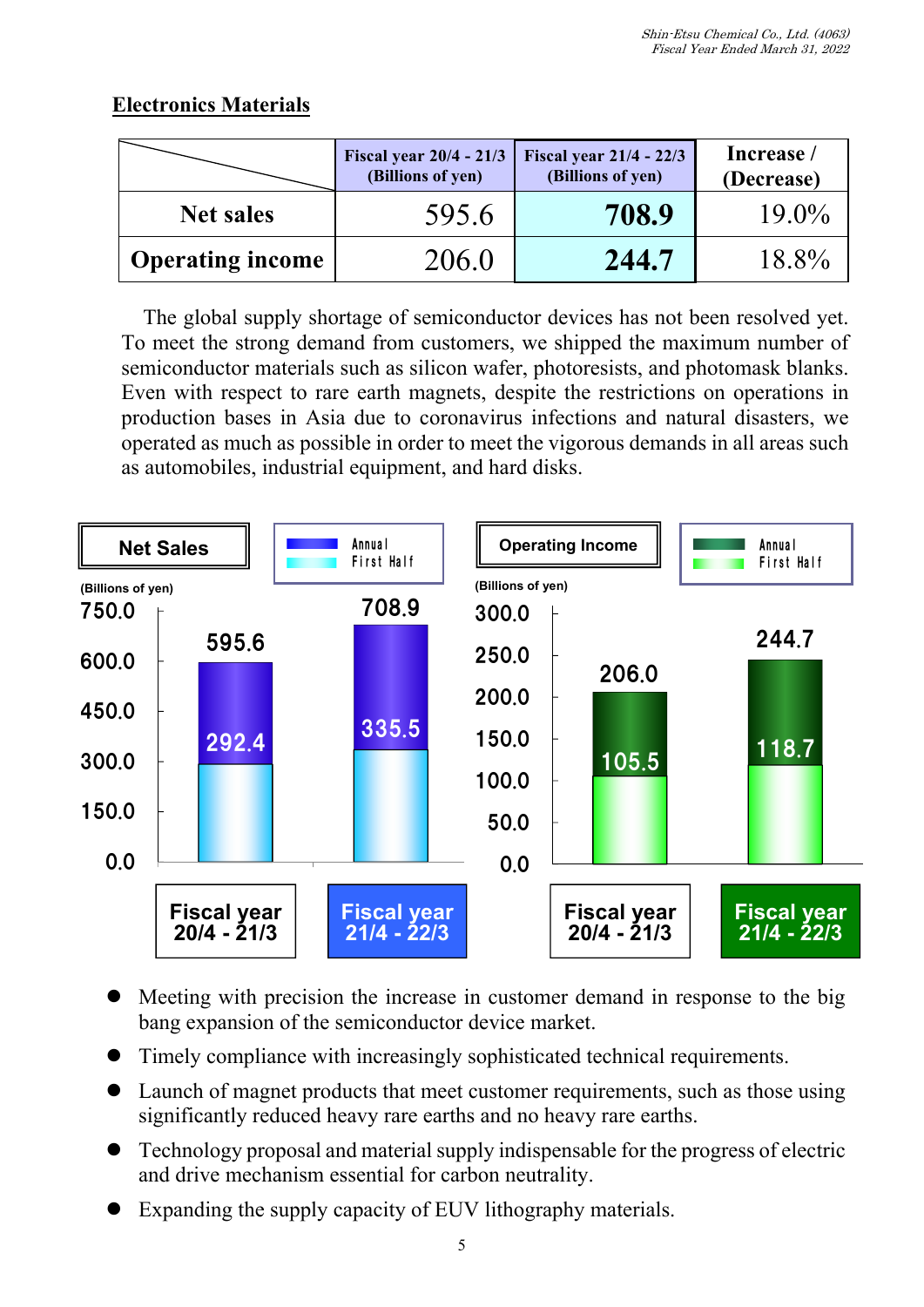# **Functional Materials**

|                         | <b>Fiscal year 20/4 - 21/3</b><br>(Billions of yen) | <b>Fiscal year 21/4 - 22/3</b><br>(Billions of yen) | Increase /<br>(Decrease) |
|-------------------------|-----------------------------------------------------|-----------------------------------------------------|--------------------------|
| <b>Net sales</b>        | 314.2                                               | 395.6                                               | 25.9%                    |
| <b>Operating income</b> | 70.7                                                | 94.7                                                | 34.0%                    |

Amid the continuing global logistics turmoil, we made efforts to maximize shipments and worked on price adjustments in response to high raw material prices. At the same time, we launched a lot of distinctive products to increase sales. We have also started raising prices for cellulose derivatives products.



- Passing on the increased raw material price to the product price.
- Implementation of an investment plan of 80 billion yen to expand solutions utilizing silicone technology and strengthen the supply network, including products that help reduce greenhouse gases.
- Promoting the launch of new products.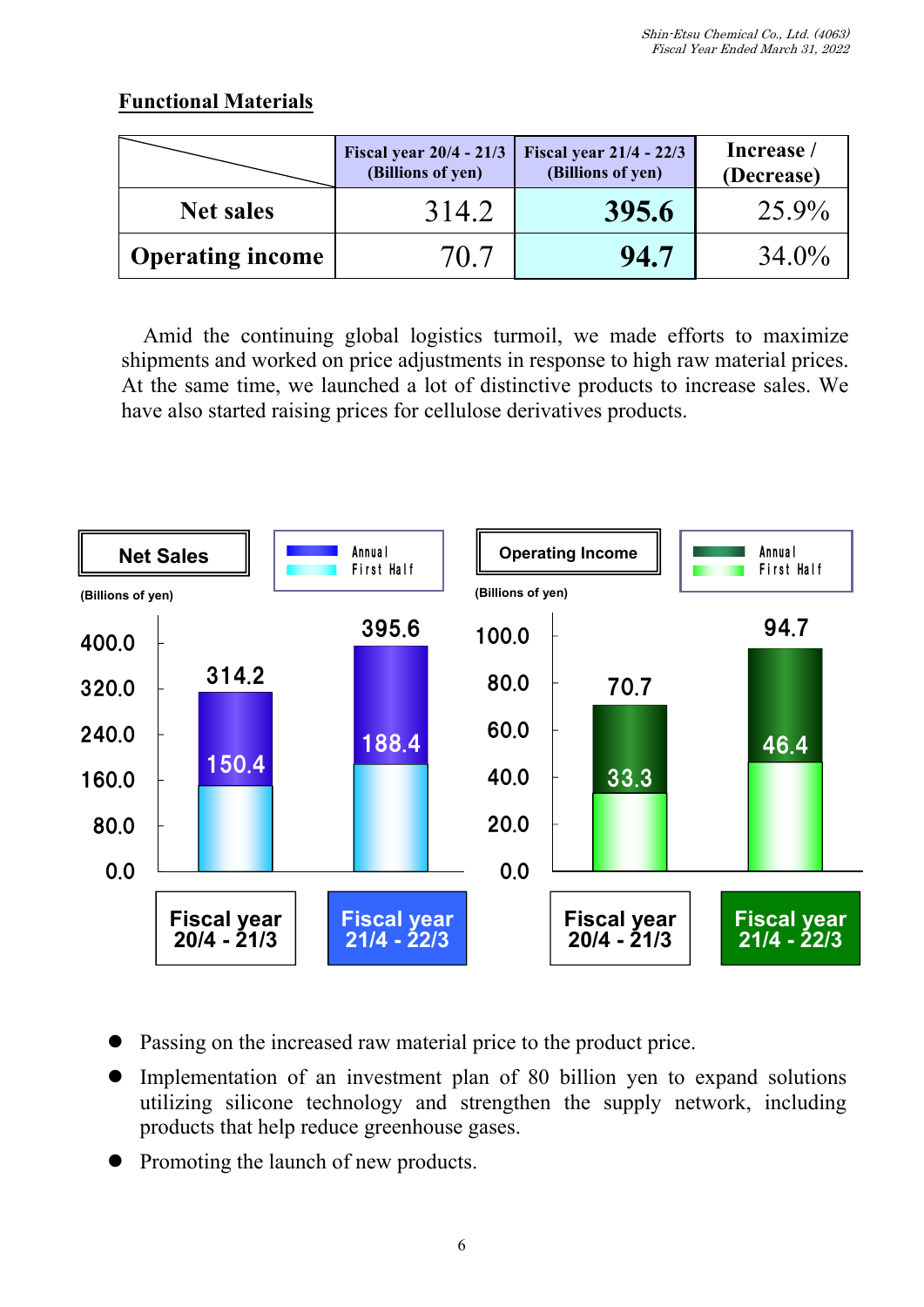# **Processing & Specialized Services**

|                         | (Billions of yen) | Fiscal year 20/4 - 21/3   Fiscal year 21/4 - 22/3<br>(Billions of yen) | Increase /<br>(Decrease) |
|-------------------------|-------------------|------------------------------------------------------------------------|--------------------------|
| <b>Net sales</b>        | 101.0             | 112.6                                                                  | $11.4\%$                 |
| <b>Operating income</b> | 16.3              | 20.9                                                                   | $28.1\%$                 |

Shipments of semiconductor wafer-related containers were strong for both transporting use and manufacture process use, and shipments of input devices for automobiles were also strong. Sales of PVC wrapping film for food packaging increased due to the consolidation of KitcheNista Co., Ltd. We have raised prices for silicone-related products and PVC-related products.



 Increased production capacity for semiconductor wafer-related containers is scheduled to be completed by the end of 2022.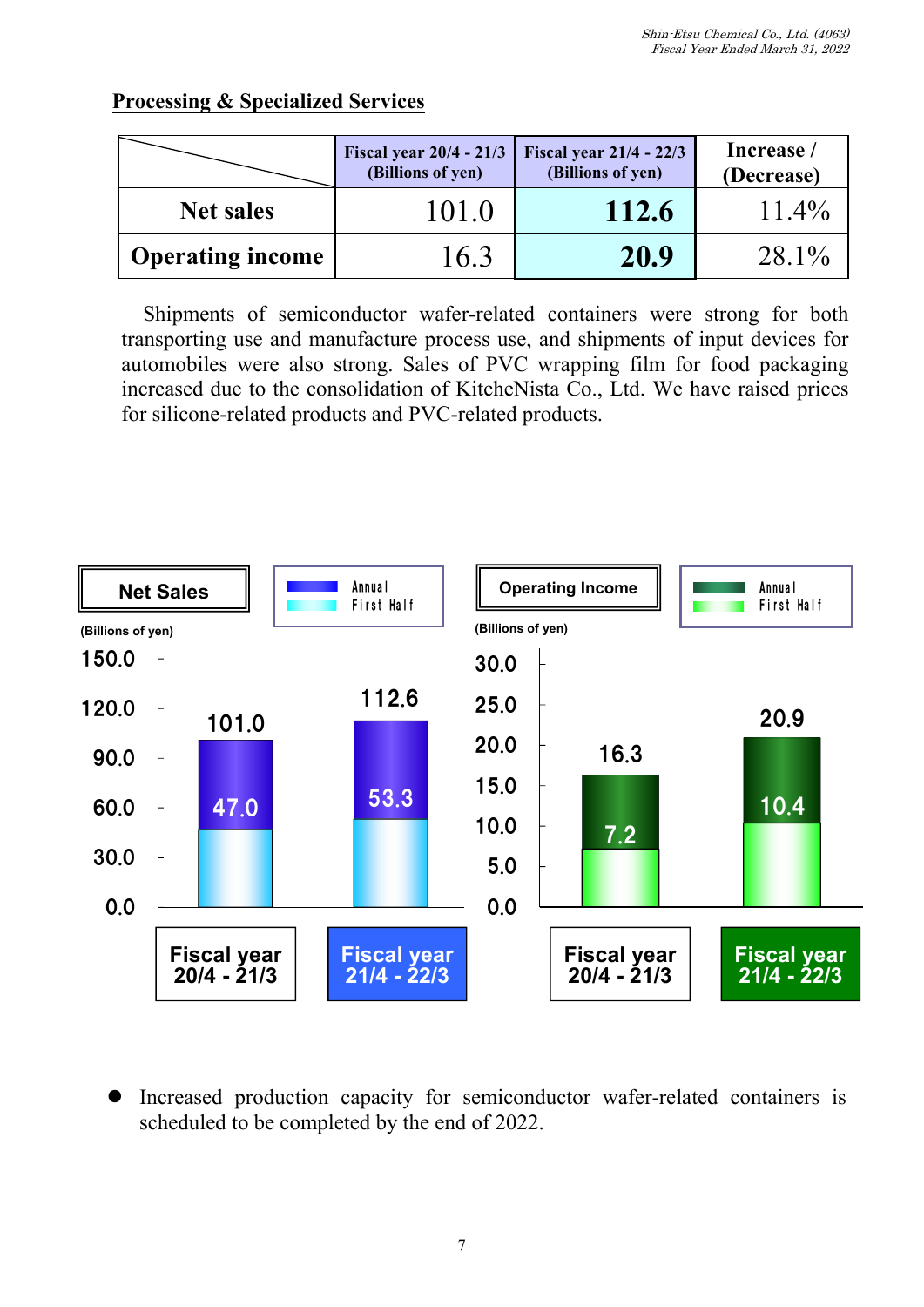## **3) Information on Assets, Liabilities and Net assets**

At the end of FY 2022 (March 31, 2022), total assets increased by ¥672.8 billion compared with that at the end of the previous fiscal year to ¥4,053.4 billion. It was mainly due to increases in cash and time deposits, trade receivables, and property, plant and equipment.

Total liabilities increased by ¥130.3 billion from that at the end of the previous fiscal year to ¥624.2 billion.

Total net assets increased by ¥542.6 billion compared with that at the end of the previous fiscal year to ¥3,429.2 billion. This increase was mainly due to net income attributable to owners of parent of ¥500.1 billion for FY 2022 and offset by a cash dividend payment of ¥120.4 billion.

|                                                      |                                                       | Billions of yen                   |                                   |                        |  |
|------------------------------------------------------|-------------------------------------------------------|-----------------------------------|-----------------------------------|------------------------|--|
|                                                      |                                                       | April 1, 2020 -<br>March 31, 2021 | April 1, 2021 -<br>March 31, 2022 | Increase<br>(Decrease) |  |
|                                                      | Cash and cash equivalents at beginning of fiscal year | 745.1                             | 801.5                             | 56.4                   |  |
|                                                      | 1. Cash flows from operating activities               | 401.1                             | 553.5                             | 152.3                  |  |
|                                                      | 2. Cash flows from investing activities               | (250.7)                           | (253.7)                           | (3.0)                  |  |
|                                                      | 3. Cash flows from financing activities               | (91.1                             | (122.5)                           | (31.3)                 |  |
|                                                      | 4. Effect of foreign exchange and others              | (2.8)                             | 30.0                              | 32.8                   |  |
| Net increase (decrease) in cash and cash equivalents |                                                       | 56.4                              | 207.3                             | 150.8                  |  |
| Cash and cash equivalents at end of fiscal year      |                                                       | 801.5                             | 1,008.9                           | 207.3                  |  |

#### **4) Status of Cash Flows**

The balance of cash and cash equivalents at the end of FY 2022 increased by 25.9% (¥207.3 billion) compared with that at the end of the previous fiscal year to ¥1,008.9 billion.

#### **Cash flows from operating activities**

Net cash provided by operating activities amounted to ¥553.5 billion, an increase of ¥152.3 billion from the previous fiscal year. This consisted mainly of ¥696.1 billion in income before income taxes and non-controlling interests, ¥168.7 billion in depreciation and amortization and ¥147.4 billion for the payment of income taxes.

#### **Cash flows from investing activities**

Net cash used for investing activities increased by ¥3.0 billion from the previous fiscal year to ¥253.7 billion. This was mainly due to ¥195.7 billion for purchases of property, plant and equipment and ¥40.7 billion for net increase in time deposits.

#### **Cash flows from financing activities**

Net cash used for financing activities increased by ¥31.3 billion from the previous fiscal year to ¥122.5 billion. This was mainly due to a cash dividend payment of ¥120.4 billion and ¥5.9 billion for purchases of treasury stock.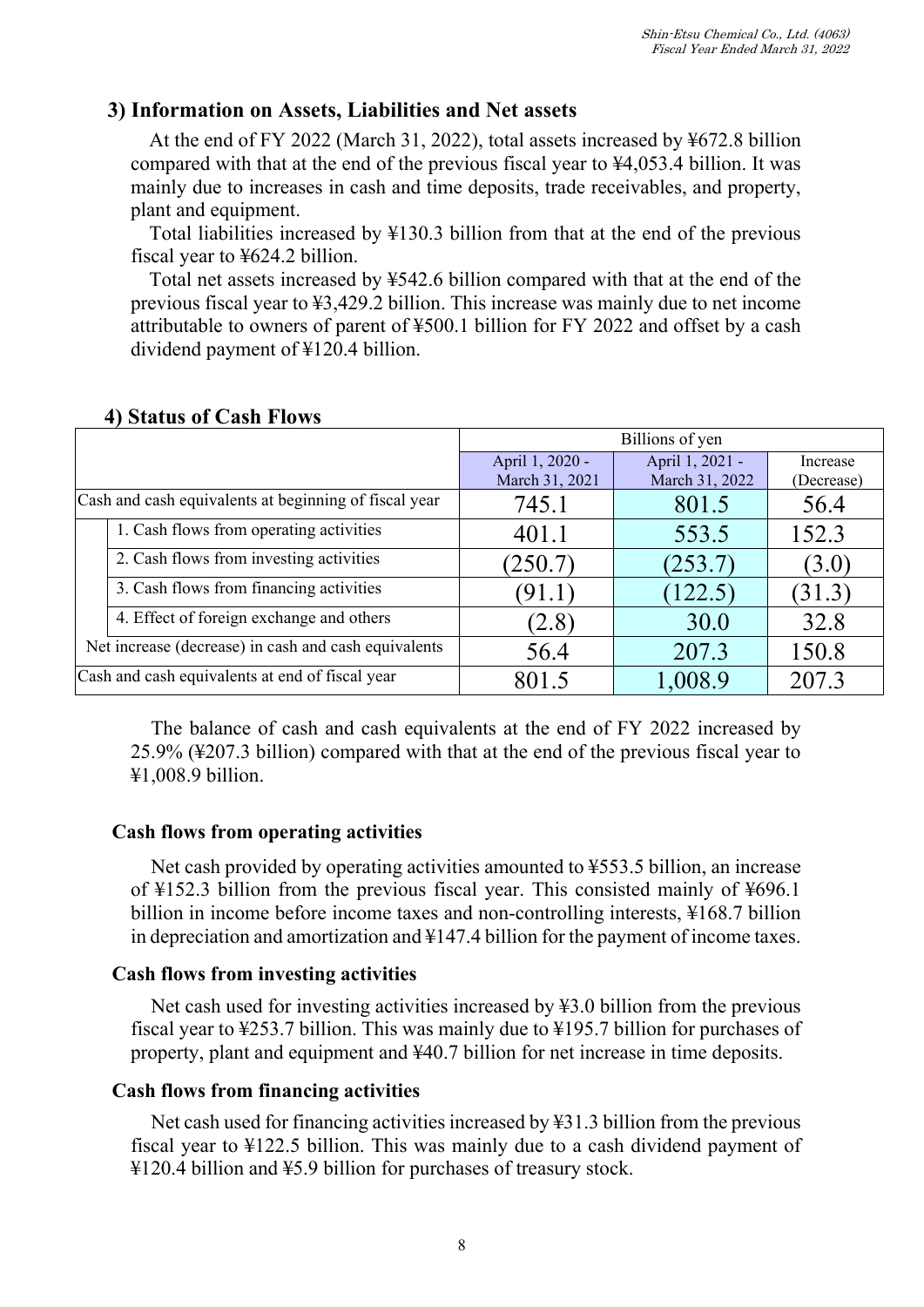# **(Reference)**

|                                                            | For the fiscal year ended |                   |                   |                   |                   |  |
|------------------------------------------------------------|---------------------------|-------------------|-------------------|-------------------|-------------------|--|
|                                                            | March 31,<br>2018         | March 31,<br>2019 | March 31,<br>2020 | March 31,<br>2021 | March 31,<br>2022 |  |
| Stockholders' equity ratio (%)                             | 81.0                      | 81.1              | 82.1              | 83.2              | 82.1              |  |
| Stockholders' equity ratio on<br>market value basis $(\%)$ | 161.7                     | 127.3             | 138.1             | 228.8             | 192.6             |  |
| Debt repayment ratio $(\%)$                                | 4.7                       | 3.7               | 5.7               | 6.9               | 5.5               |  |
| Interest coverage ratio (times)                            | 554.9                     | 533.4             | 810.7             | 702.1             | 77.8              |  |

# The trend of cash flow indices

(Notes) \* Stockholders' equity ratio: stockholders' equity/total assets

Stockholders' equity used for the calculation of indices is net assets, excluding both share subscription rights and non-controlling interests in consolidated subsidiaries

- \* Stockholders' equity ratio on market value basis: aggregate market value of common stock/total assets
- \* Debt repayment ratio: interest-bearing liabilities/cash flows from operating activities

\* Interest coverage ratio: cash flows from operating activities/interest payments

- 1. All indices are calculated based on the consolidated financial figures.
- 2. Aggregate market value of common stock is calculated by multiplying the market price at the end of each fiscal year by the number of outstanding shares, excluding treasury stock, at the end of each fiscal year.
- 3. Interest-bearing liabilities include all liabilities on the consolidated balance sheets that incur interest.

## **5) Basic Policy Concerning Profit-sharing**

From a long-term perspective, we are focusing on expanding profitability and maintaining a solid financial base, with the basic policy of returning the fruits of such management efforts to our shareholders in a proper, stable manner. We strive to increase our corporate value by aggressive and timely use of internal reserves for enhanced global competitiveness, further business development and further growth. We will maintain our solid financial base to enable us to face the increasing frequency and amplitude of economic fluctuations that may occur. Based on this policy, we attach importance to shareholder return as part of our capital policy and strive to provide, while considering various circumstances, stable dividends at a dividend payout ratio of around 35% in the mediumto long-term.

Accordingly, the year-end dividend for the fiscal year is planned to be ¥250 per share, which is higher than the interim dividend of ¥150 per share at the end of the second quarter. As a result, the annual dividend will be ¥400 per share, ¥150 up from the annual dividend of ¥250 per share for the last fiscal year, which is an increase for seven consecutive fiscal years.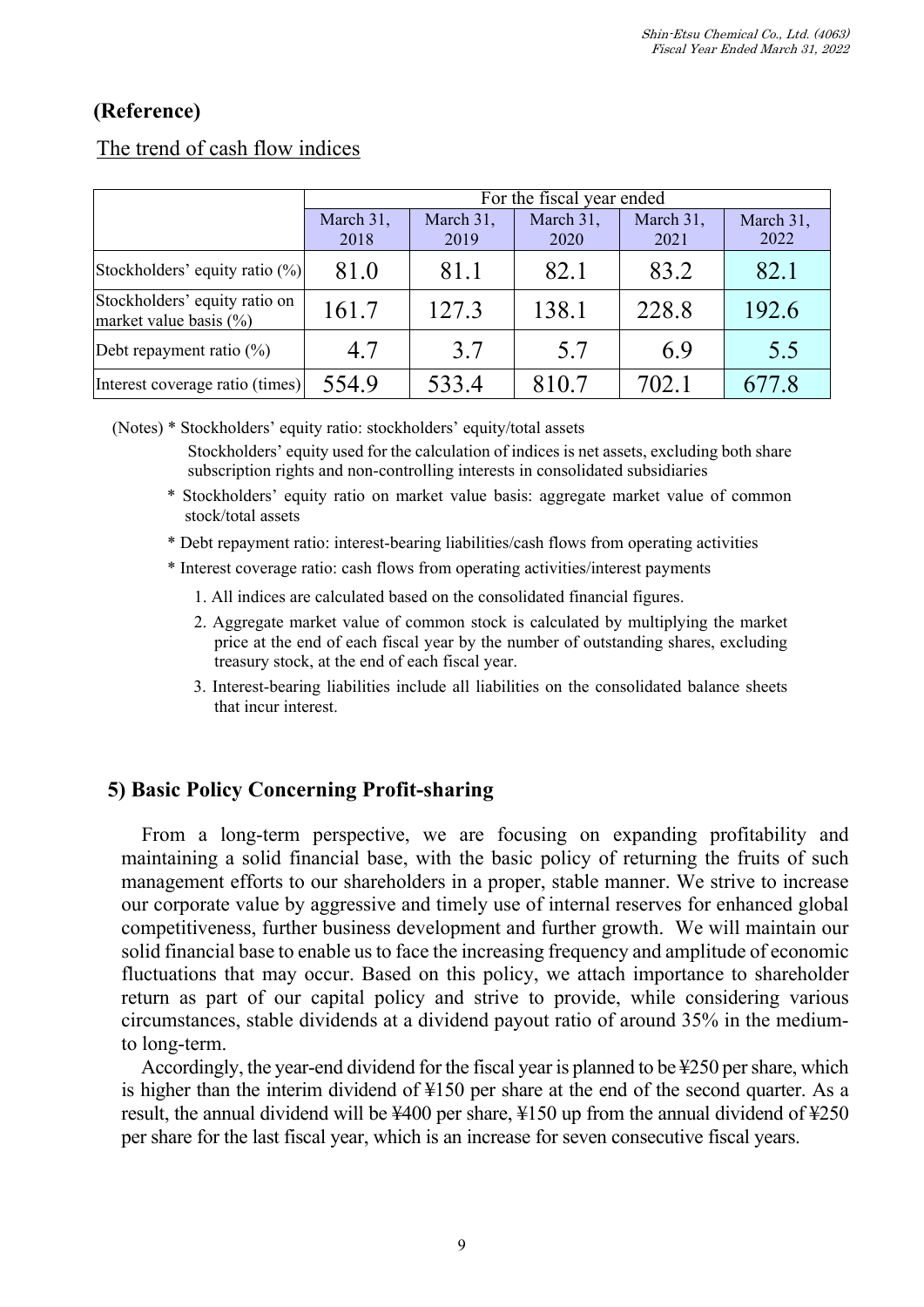## **(2) Business Prospects**

In light of what has happened since the beginning of this year and what is currently happening, we have temporarily decided not to forecast business performance over the next year due to the difficulty of reasonably predicting the performance in the fiscal year ending in March 2023 at this point. We will promptly release it as soon as prediction becomes possible.

## **(3) Management Policies**

## **1) Basic Management Policies**

The Company aims to respond to our shareholders' expectations by contributing to society and industries through value creation with our materials and technologies. To achieve this, we are developing numerous products that will help resolve the issues faced by customers and industries. At the same time, while pursuing the world's highest level of technology and quality and constantly striving to improve productivity, we are stably supplying products to customers all over the world. In order to sustain this, we are striving for management that can respond promptly and precisely to changes in economic conditions and market conditions.

In every economy it is imperative to maximize efficiency in this day and age when there is a greater need for human society to pursue sustainable growth and better quality of life while lessening the burden on the environments. We believe that we have and can play a key role to that end. In addition to reducing greenhouse gas emissions by ourselves, we will focus on providing technologies and materials that are useful for decarbonization. We will work to ensure that many of our products serve these purposes and that the more our products are used, the more we can contribute to industry and people's lives. We will thus fulfill our role as an essential supplier that supports the world's industries and people's lives.

## **2) Our Management Indicator as a target: Shin-Etsu's Mid-to Long-term Management Strategies**

The management indicator sets a target of increasing revenue and earnings every fiscal year. Among our main products, there are some that are affected by changes in business environment including market conditions. We need to adapt speedily to changes in the external environment in order to manage each business in rapidly changing markets. We have significantly broken the highest profit record in this fiscal year. With that as a new starting point, we have begun work aimed at even greater heights. We will meet the demands of the times, such as the move to make things "ubiquitous" and carbon-neutralization, and realize sustainable growth.

#### **3) Policy Implementation**

In order to reliably meet the demands of our customers, we constantly inspect the supply system, including the supply chain, and take measures to expand it. The fluctuation range of the economic situation has become wider than in the past, and we will strive to improve our adaptability and resilience to these changes. We will review the location of new and expanded supply capacities. We will inspect our business conditions carefully so that we can face up to the so-called imponderable situations.

## **2. Basic Approach to the Selection of Accounting Standards**

We have been using Japanese Generally Accepted Accounting Principles (JP-GAAP). We do not intend to change the accounting standards applied in the foreseeable future.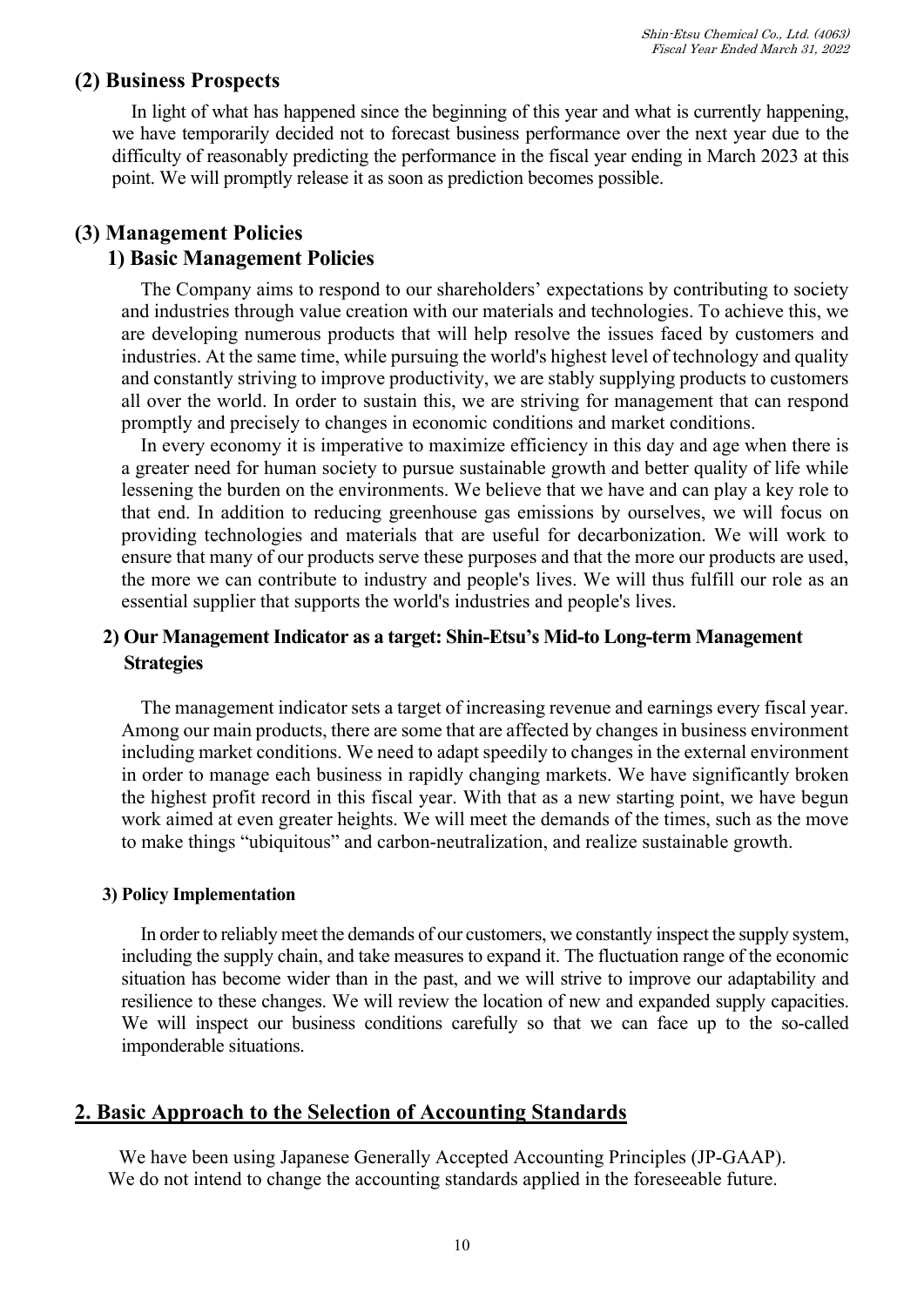# **3. Consolidated Financial Statements**

#### **(1) Consolidated Balance Sheets**

As of March 31, 2021 and 2022

|                                       | Millions of yen |                |
|---------------------------------------|-----------------|----------------|
|                                       | March 31, 2021  | March 31, 2022 |
| <b>ASSETS</b>                         |                 |                |
| <b>Current Assets:</b>                |                 |                |
| Cash and time deposits                | 866,882         | 1,112,775      |
| Notes and accounts receivable-trade   | 343,896         |                |
| Notes, accounts receivable-trade      |                 |                |
| and contract assets                   |                 | 473,513        |
| Securities                            | 286,039         | 323,305        |
| Inventories                           | 365,032         | 453,660        |
| Other                                 | 59,085          | 80,539         |
| Less: Allowance for doubtful accounts | (6,028)         | (5,818)        |
| Total current assets                  | 1,914,909       | 2,437,975      |
| <b>Fixed Assets:</b>                  |                 |                |
| Property, plant and equipment         |                 |                |
| Buildings and structures, net         | 206,246         | 246,154        |
| Machinery and equipment, net          | 559,992         | 788,524        |
| Land                                  | 90,159          | 94,043         |
| Construction in progress              | 290,901         | 140,162        |
| Other, net                            | 17,850          | 21,280         |
| Total property, plant and equipment   | 1,165,149       | 1,290,165      |
| Intangible assets                     | 8,922           | 10,535         |
| Investments and other assets:         |                 |                |
| Investments in securities             | 150,573         | 161,338        |
| Deferred tax assets                   | 58,703          | 65,594         |
| Other                                 | 84,538          | 93,624         |
| Less: Allowance for doubtful accounts | (2,180)         | (5,822)        |
| Total investments and other assets    | 291,635         | 314,734        |
| Total fixed assets                    | 1,465,706       | 1,615,436      |
|                                       |                 |                |
| <b>TOTAL ASSETS</b>                   | 3,380,615       | 4,053,412      |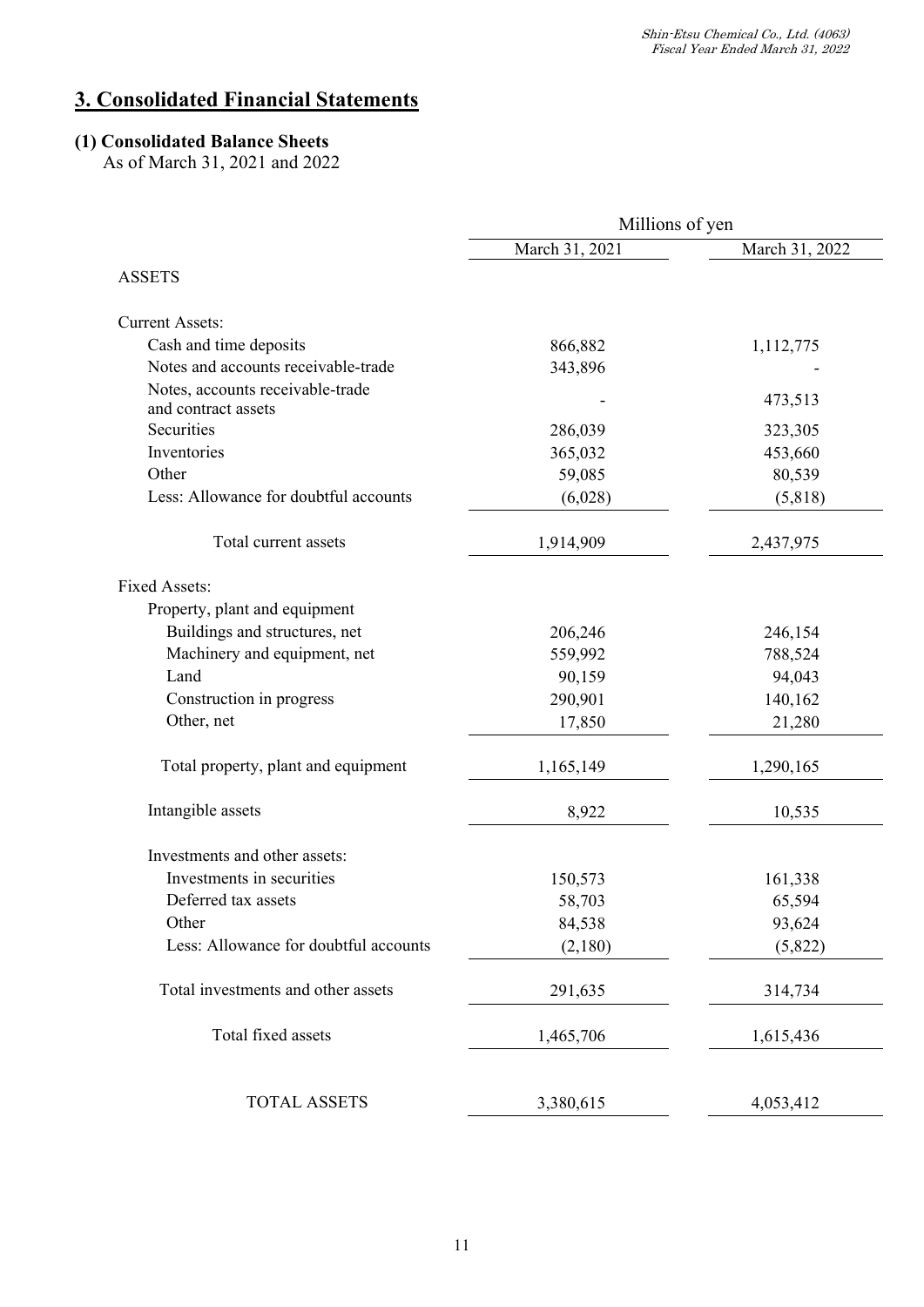|                                                                    |                | Millions of yen |
|--------------------------------------------------------------------|----------------|-----------------|
|                                                                    | March 31, 2021 | March 31, 2022  |
| <b>LIABILITIES</b>                                                 |                |                 |
| <b>Current Liabilities:</b>                                        |                |                 |
| Notes and accounts payable-trade                                   | 125,410        | 177,682         |
| Short-term borrowings                                              | 11,768         | 13,461          |
| Accounts payable-other                                             | 63,595         | 81,350          |
| Accrued expenses                                                   | 69,226         | 69,197          |
| Accrued income taxes                                               | 48,049         | 73,756          |
| Other                                                              | 45,196         | 62,309          |
| Total current liabilities                                          | 363,246        | 477,759         |
| Long-term Liabilities:                                             |                |                 |
| Long-term debt                                                     | 15,986         | 16,940          |
| Deferred tax liabilities                                           | 55,289         | 66,833          |
| Net defined benefit liability                                      | 41,456         | 41,469          |
| Other                                                              | 18,011         | 21,201          |
| Total long-term liabilities                                        | 130,743        | 146,444         |
| <b>TOTAL LIABILITIES</b>                                           | 493,990        | 624,204         |
| <b>NET ASSETS</b>                                                  |                |                 |
| Stockholders' Equity:                                              |                |                 |
| Common stock                                                       | 119,419        | 119,419         |
| Additional paid-in capital                                         | 128,954        | 129,090         |
| Retained earnings                                                  | 2,616,081      | 2,993,026       |
| Less: Treasury stock, at cost                                      | (12, 612)      | (15,702)        |
| Total stockholders' equity                                         | 2,851,842      | 3,225,834       |
| Accumulated Other Comprehensive Income:                            |                |                 |
| Unrealized gains (losses) on                                       | 25,027         | 26,841          |
| available-for-sale securities<br>Deferred gains (losses) on hedges |                |                 |
|                                                                    | (2,703)        | (2,535)         |
| Foreign currency translation adjustments                           | (58, 618)      | 75,374          |
| Remeasurements of defined benefit plans                            | (2,409)        | 1,049           |
| Total accumulated other                                            | (38, 704)      | 100,729         |
| comprehensive income                                               |                |                 |
| Share subscription rights                                          | 2,014          | 2,733           |
| Non-controlling interests in consolidated<br>subsidiaries          | 71,473         | 99,910          |
| <b>TOTAL NET ASSETS</b>                                            | 2,886,625      | 3,429,208       |
| <b>TOTAL LIABILITIES AND</b>                                       |                |                 |
| <b>NET ASSETS</b>                                                  | 3,380,615      | 4,053,412       |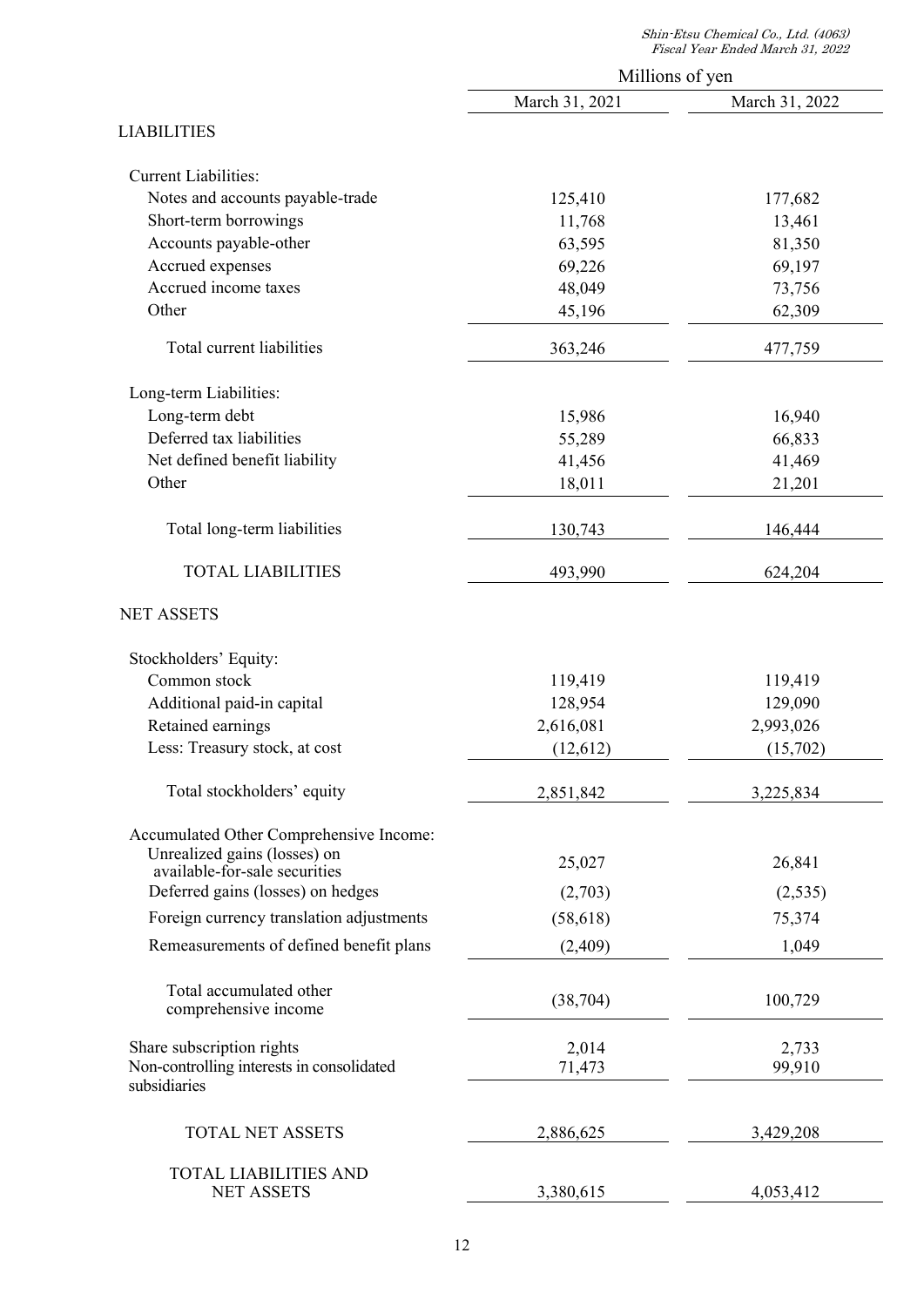## **(2) Consolidated Statements of Income and Statements of Comprehensive Income**

For the fiscal years ended March 31, 2021 and 2022

#### **Consolidated Statements of Income**

|                                                             | Millions of yen                   |                                   |
|-------------------------------------------------------------|-----------------------------------|-----------------------------------|
|                                                             | April 1, 2020 -<br>March 31, 2021 | April 1, 2021 -<br>March 31, 2022 |
| Net sales                                                   | 1,496,906                         | 2,074,428                         |
| Cost of sales                                               | 953,203                           | 1,206,425                         |
| Gross profit                                                | 543,702                           | 868,002                           |
| Selling, general and administrative expenses                | 151,489                           | 191,680                           |
| Operating income                                            | 392,213                           | 676,322                           |
| Non-operating income:                                       |                                   |                                   |
| Equity in earnings of affiliates                            | 5,364                             | 7,140                             |
| Foreign exchange gain                                       | 137                               | 14,265                            |
| Other income                                                | 15,814                            | 7,162                             |
| Total non-operating income                                  | 21,316                            | 28,567                            |
| Non-operating expenses:                                     |                                   |                                   |
| Loss on retirement of non-current assets                    | 1,954                             | 2,814                             |
| Other expenses                                              | 6,474                             | 7,641                             |
| Total non-operating expenses                                | 8,428                             | 10,455                            |
| Ordinary income                                             | 405,101                           | 694,434                           |
| Extraordinary income:                                       |                                   |                                   |
| Gain on sales of non-current assets                         |                                   | 1,703                             |
| Total extraordinary income                                  |                                   | 1,703                             |
| Extraordinary loss:                                         |                                   |                                   |
| Loss on disaster                                            | 2,955                             |                                   |
| Total extraordinary loss                                    | 2,955                             |                                   |
| Income before income taxes and<br>non-controlling interests | 402,145                           | 696,137                           |
| Income taxes:                                               |                                   |                                   |
| Current                                                     | 105,356                           | 172,596                           |
| Deferred                                                    | (2, 387)                          | (1, 491)                          |
| Total income taxes                                          | 102,968                           | 171,105                           |
| Net income                                                  | 299,177                           | 525,032                           |
| Net income attributable to<br>non-controlling interests     | 5,444                             | 24,914                            |
| Net income attributable to<br>owners of parent              | 293,732                           | 500,117                           |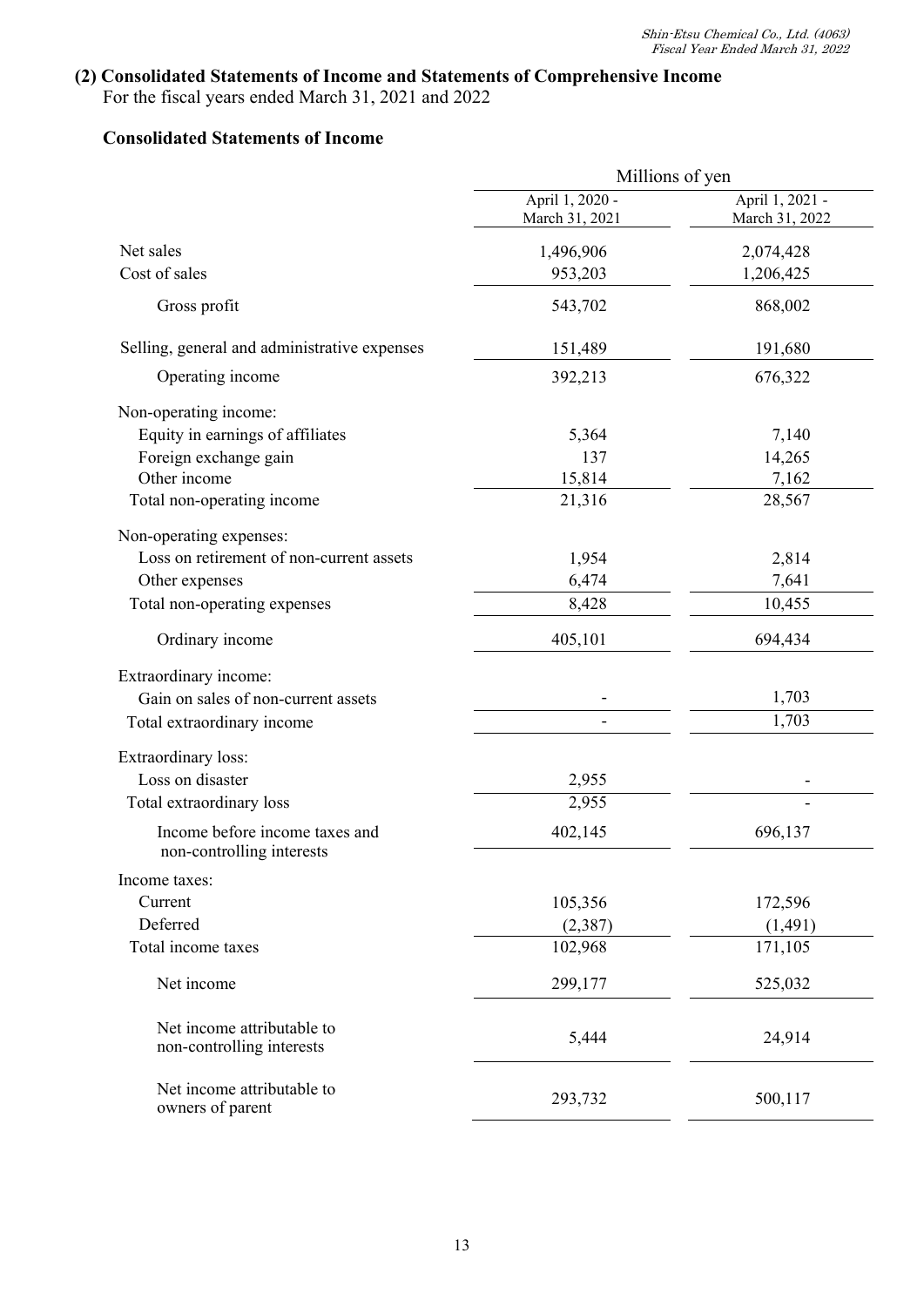# **Consolidated Statements of Comprehensive Income**

|                                                                                               |                                   | Millions of yen                   |
|-----------------------------------------------------------------------------------------------|-----------------------------------|-----------------------------------|
|                                                                                               | April 1, 2020 -<br>March 31, 2021 | April 1, 2021 -<br>March 31, 2022 |
| Net income                                                                                    | 299,177                           | 525,032                           |
| Other comprehensive income:                                                                   |                                   |                                   |
| Unrealized gains (losses)<br>on available-for-sale securities                                 | 14,787                            | 1,821                             |
| Deferred gains (losses) on hedges                                                             | 93                                | 171                               |
| Foreign currency translation<br>adjustments                                                   | (50, 887)                         | 137,079                           |
| Remeasurements of defined benefit plans                                                       | (1,010)                           | 3,465                             |
| Share of other comprehensive income of<br>affiliates accounted for using the equity<br>method | 70                                | 668                               |
| Total other comprehensive income                                                              | (36, 946)                         | 143,206                           |
| Comprehensive income                                                                          | 262,230                           | 668,238                           |
| (Breakdown)                                                                                   |                                   |                                   |
| Comprehensive income attributable to<br>owners of parent                                      | 257,106                           | 639,552                           |
| Comprehensive income attributable to<br>non-controlling interests                             | 5,123                             | 28,686                            |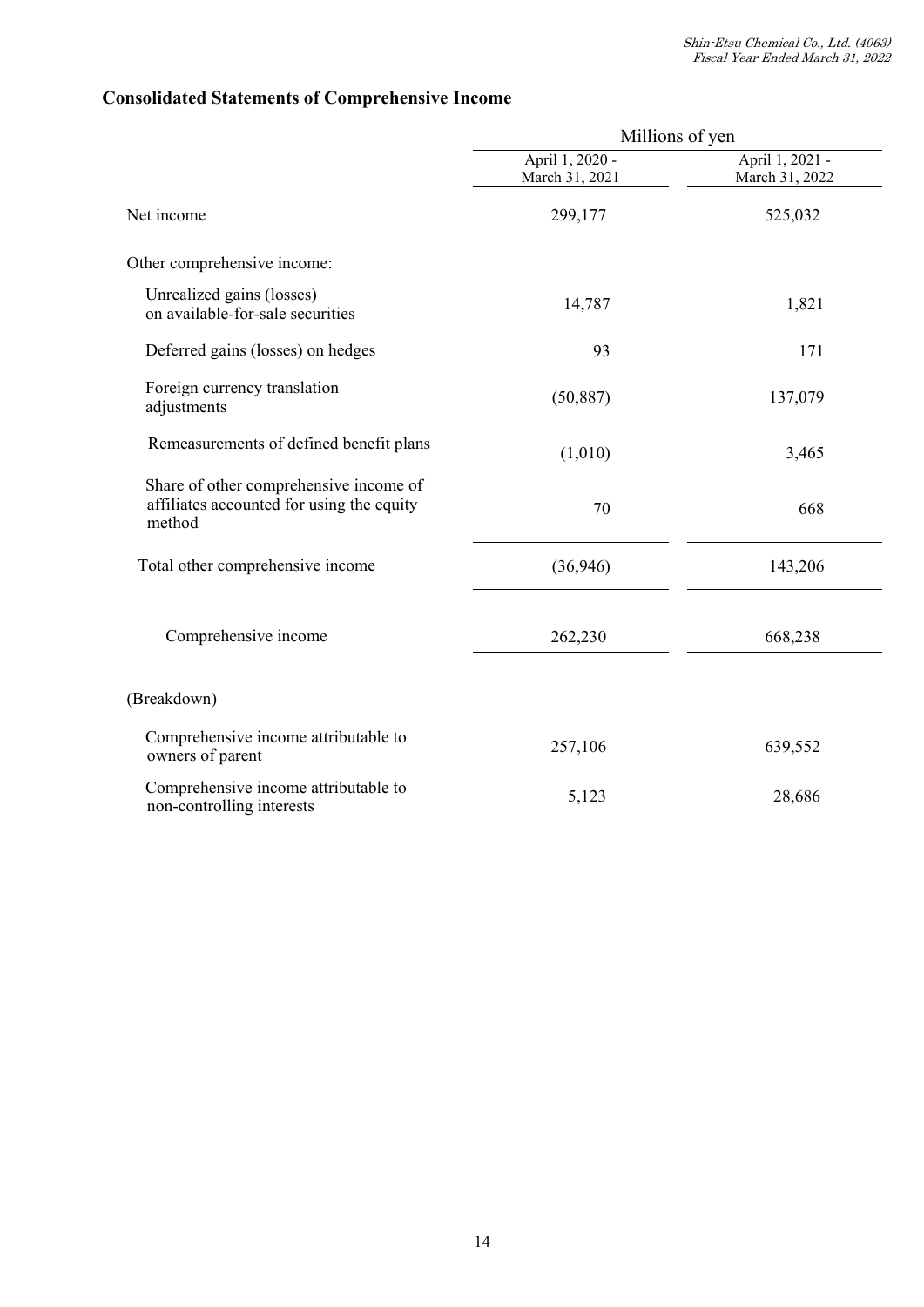## **(3) Consolidated Statements of Changes in Net Assets**

For the fiscal year ended March 31, 2021

|                                                         |              |                               |                      |                           | (Millions of yen)             |  |
|---------------------------------------------------------|--------------|-------------------------------|----------------------|---------------------------|-------------------------------|--|
|                                                         |              | Stockholders' Equity          |                      |                           |                               |  |
|                                                         | Common stock | Additional paid-in<br>capital | Retained<br>earnings | Treasury stock<br>at cost | Total stockholders'<br>equity |  |
| Balance at the beginning of the year                    | 119,419      | 128,323                       | 2,413,769            | (7,123)                   | 2,654,388                     |  |
| Changes during the year                                 |              |                               |                      |                           |                               |  |
| Cash dividends                                          |              |                               | (91, 420)            |                           | (91, 420)                     |  |
| Net income attributable to<br>owners of parent          |              |                               | 293,732              |                           | 293,732                       |  |
| Purchase of treasury stock                              |              |                               |                      | (10,657)                  | (10,657)                      |  |
| Disposal of treasury stock                              |              | 627                           |                      | 5,167                     | 5,795                         |  |
| Others                                                  |              | 3                             |                      |                           | 3                             |  |
| Net changes of items other<br>than stockholders' equity |              |                               |                      |                           |                               |  |
| Total changes during the year                           |              | 630                           | 202,311              | (5,489)                   | 197,453                       |  |
| Balance at the end of the year                          | 119,419      | 128,954                       | 2,616,081            | (12,612)                  | 2,851,842                     |  |

(Millions of yen)

|                                                         |                                                                     |                                         |                                                   |                                               |                                                          |                                 |                                                                 | $\sim$ $\sim$    |
|---------------------------------------------------------|---------------------------------------------------------------------|-----------------------------------------|---------------------------------------------------|-----------------------------------------------|----------------------------------------------------------|---------------------------------|-----------------------------------------------------------------|------------------|
|                                                         |                                                                     |                                         |                                                   | Accumulated Other Comprehensive Income        |                                                          |                                 |                                                                 |                  |
|                                                         | Unrealized gains<br>(losses) on<br>available-for-sale<br>securities | Deferred gains<br>(losses) on<br>hedges | Foreign<br>currency<br>translation<br>adjustments | Remeasurements<br>of defined benefit<br>plans | Total<br>accumulated<br>other<br>comprehensive<br>income | Share<br>subscription<br>rights | Non-controlling<br>interests in<br>consolidated<br>subsidiaries | Total net assets |
| Balance at the beginning of the year                    | 10,296                                                              | (2,799)                                 | (8,187)                                           | (1,387)                                       | (2,078)                                                  | 1,904                           | 68,927                                                          | 2,723,141        |
| Changes during the year                                 |                                                                     |                                         |                                                   |                                               |                                                          |                                 |                                                                 |                  |
| Cash dividends                                          |                                                                     |                                         |                                                   |                                               |                                                          |                                 |                                                                 | (91, 420)        |
| Net income attributable to<br>owners of parent          |                                                                     |                                         |                                                   |                                               |                                                          |                                 |                                                                 | 293,732          |
| Purchase of treasury stock                              |                                                                     |                                         |                                                   |                                               |                                                          |                                 |                                                                 | (10,657)         |
| Disposal of treasury stock                              |                                                                     |                                         |                                                   |                                               |                                                          |                                 |                                                                 | 5,795            |
| Others                                                  |                                                                     |                                         |                                                   |                                               |                                                          |                                 |                                                                 | 3                |
| Net changes of items other than<br>stockholders' equity | 14,730                                                              | 95                                      | (50, 430)                                         | (1,021)                                       | (36,625)                                                 | 110                             | 2,546                                                           | (33,969)         |
| Total changes during the year                           | 14,730                                                              | 95                                      | (50, 430)                                         | (1,021)                                       | (36,625)                                                 | 110                             | 2,546                                                           | 163,484          |
| Balance at the end of the year                          | 25,027                                                              | (2,703)                                 | (58,618)                                          | (2,409)                                       | (38,704)                                                 | 2,014                           | 71,473                                                          | 2,886,625        |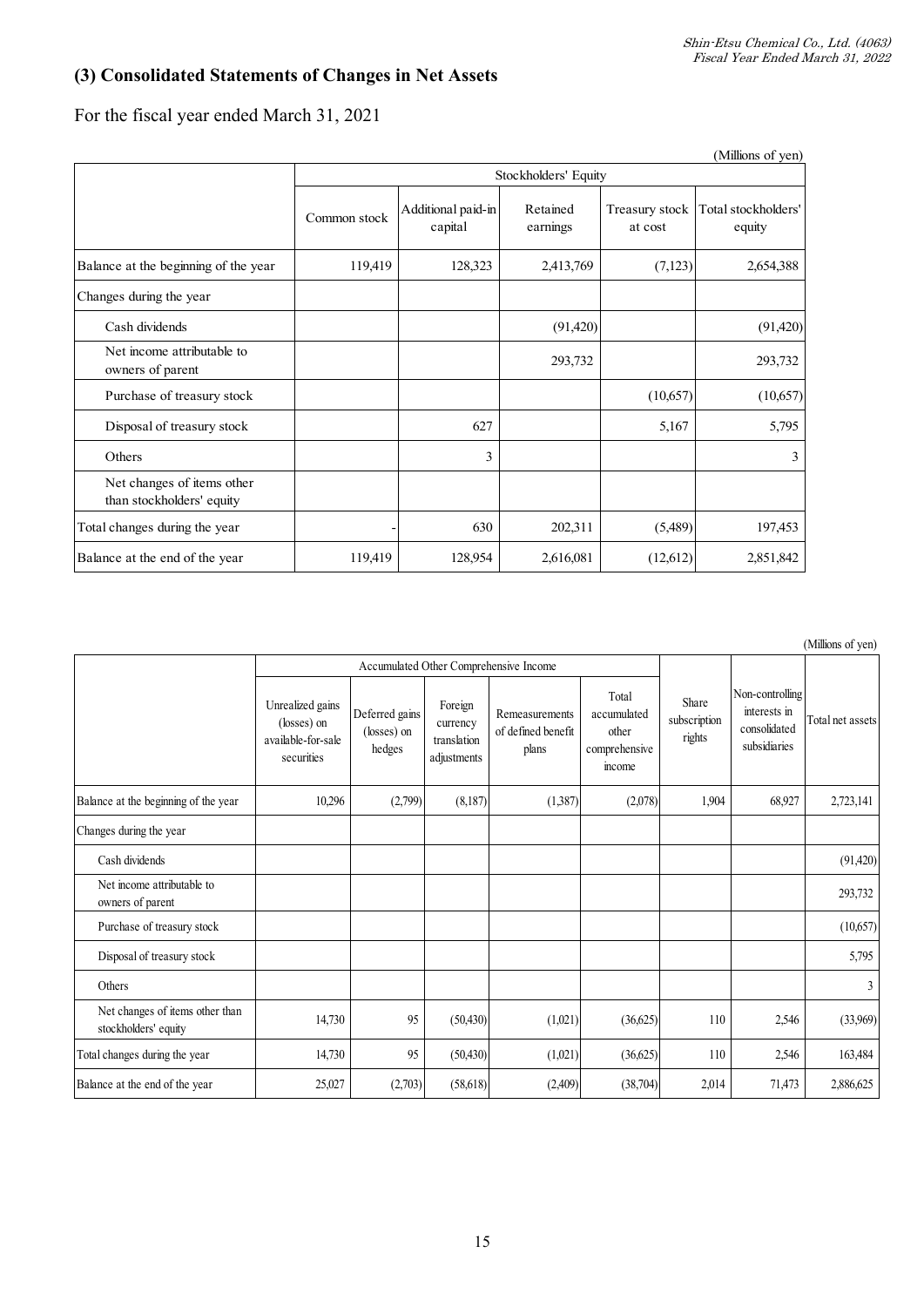## For the fiscal year ended March 31, 2022

|                                                         |                      |                               |                      |                            | (Millions of yen)             |  |  |  |  |
|---------------------------------------------------------|----------------------|-------------------------------|----------------------|----------------------------|-------------------------------|--|--|--|--|
|                                                         | Stockholders' Equity |                               |                      |                            |                               |  |  |  |  |
|                                                         | Common stock         | Additional<br>paid-in capital | Retained<br>earnings | Treasury stock,<br>at cost | Total stockholders'<br>equity |  |  |  |  |
| Balance at the beginning of<br>the year                 | 119,419              | 128,954                       | 2,616,081            | (12,612)                   | 2,851,842                     |  |  |  |  |
| Cumulative effects of changes<br>in accounting policies |                      |                               | (2,133)              |                            | (2,133)                       |  |  |  |  |
| Restated balance                                        | 119,419              | 128,954                       | 2,613,947            | (12,612)                   | 2,849,708                     |  |  |  |  |
| Changes during the year                                 |                      |                               |                      |                            |                               |  |  |  |  |
| Cash dividends                                          |                      |                               | (120, 481)           |                            | (120, 481)                    |  |  |  |  |
| Net income attributable to<br>owners of parent          |                      |                               | 500,117              |                            | 500,117                       |  |  |  |  |
| Change of scope of<br>consolidation                     |                      |                               | (556)                |                            | (556)                         |  |  |  |  |
| Purchase of treasury stock                              |                      |                               |                      | (5,954)                    | (5,954)                       |  |  |  |  |
| Disposal of treasury stock                              |                      | 111                           |                      | 2,864                      | 2,975                         |  |  |  |  |
| Others                                                  |                      | 24                            |                      |                            | 24                            |  |  |  |  |
| Net changes of items other<br>than stockholders' equity |                      |                               |                      |                            |                               |  |  |  |  |
| Total changes during the year                           |                      | 136                           | 379,079              | (3,089)                    | 376,125                       |  |  |  |  |
| Balance at the end of the year                          | 119,419              | 129,090                       | 2,993,026            | (15,702)                   | 3,225,834                     |  |  |  |  |

|                                                         |                                                                               |                                         |                                                   |                                               |                                                          |                                 |                                                                     | (Millions of yen)   |
|---------------------------------------------------------|-------------------------------------------------------------------------------|-----------------------------------------|---------------------------------------------------|-----------------------------------------------|----------------------------------------------------------|---------------------------------|---------------------------------------------------------------------|---------------------|
|                                                         |                                                                               |                                         |                                                   | Accumulated Other Comprehensive Income        |                                                          |                                 |                                                                     |                     |
|                                                         | Unrealized gains<br>$(\text{losses})$<br>on available-for-<br>sale securities | Deferred gains<br>(losses) on<br>hedges | Foreign<br>currency<br>translation<br>adjustments | Remeasurements<br>of defined benefit<br>plans | Total<br>accumulated<br>other<br>comprehensive<br>income | Share<br>subscription<br>rights | Non-<br>controlling<br>interests in<br>consolidated<br>subsidiaries | Total net<br>assets |
| Balance at the beginning of<br>the year                 | 25,027                                                                        | (2,703)                                 | (58, 618)                                         | (2,409)                                       | (38, 704)                                                | 2,014                           | 71,473                                                              | 2,886,625           |
| Cumulative effects of changes<br>in accounting policies |                                                                               |                                         |                                                   |                                               |                                                          |                                 |                                                                     | (2, 133)            |
| Restated balance                                        | 25,027                                                                        | (2,703)                                 | (58, 618)                                         | (2,409)                                       | (38, 704)                                                | 2,014                           | 71,473                                                              | 2,884,491           |
| Changes during the year                                 |                                                                               |                                         |                                                   |                                               |                                                          |                                 |                                                                     |                     |
| Cash dividends                                          |                                                                               |                                         |                                                   |                                               |                                                          |                                 |                                                                     | (120, 481)          |
| Net income attributable to<br>owners of parent          |                                                                               |                                         |                                                   |                                               |                                                          |                                 |                                                                     | 500,117             |
| Change of scope of<br>consolidation                     |                                                                               |                                         |                                                   |                                               |                                                          |                                 |                                                                     | (556)               |
| Purchase of treasury stock                              |                                                                               |                                         |                                                   |                                               |                                                          |                                 |                                                                     | (5,954)             |
| Disposal of treasury stock                              |                                                                               |                                         |                                                   |                                               |                                                          |                                 |                                                                     | 2,975               |
| Others                                                  |                                                                               |                                         |                                                   |                                               |                                                          |                                 |                                                                     | 24                  |
| Net changes of items other<br>than stockholders' equity | 1,814                                                                         | 167                                     | 133,993                                           | 3,459                                         | 139,434                                                  | 719                             | 28,437                                                              | 168,590             |
| Total changes during the year                           | 1,814                                                                         | 167                                     | 133,993                                           | 3,459                                         | 139,434                                                  | 719                             | 28,437                                                              | 544,716             |
| Balance at the end of the year                          | 26,841                                                                        | (2,535)                                 | 75,374                                            | 1,049                                         | 100,729                                                  | 2,733                           | 99,910                                                              | 3,429,208           |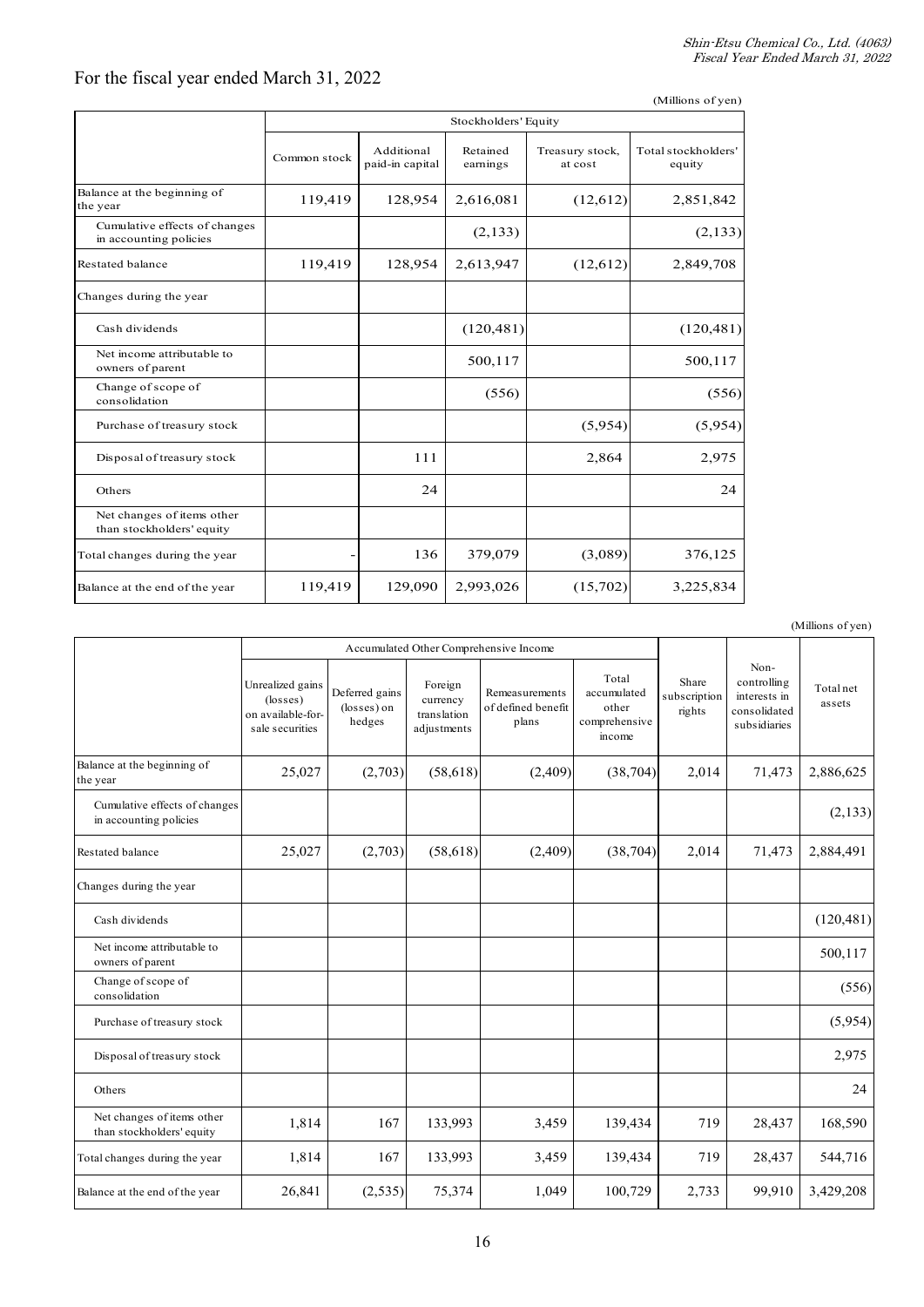#### **(4) Consolidated Statements of Cash Flows**

For the fiscal years ended March 31, 2021 and 2022

|                                                                             |                                   | Millions of yen                   |  |  |
|-----------------------------------------------------------------------------|-----------------------------------|-----------------------------------|--|--|
|                                                                             | April 1, 2020 -<br>March 31, 2021 | April 1, 2021 -<br>March 31, 2022 |  |  |
| Cash flows from operating activities:                                       |                                   |                                   |  |  |
| Income before income taxes and non-controlling interests                    | 402,145                           | 696,137                           |  |  |
| Depreciation and amortization                                               | 143,807                           | 168,788                           |  |  |
| Increase (decrease) in net defined benefit liability                        | 2,860                             | 3,041                             |  |  |
| Loss (gain) on sales of investment securities                               | (1,687)                           | (295)                             |  |  |
| Increase (decrease) in allowance for doubtful accounts                      | (1, 185)                          | 3,195                             |  |  |
| Interest and dividend income                                                | (12, 434)                         | (4,929)                           |  |  |
| Interest expenses                                                           | 728                               | 983                               |  |  |
| Exchange (gain) loss                                                        | (4,909)                           | (8, 842)                          |  |  |
| Equity in (earnings) losses of affiliates                                   | (5,364)                           | (7,140)                           |  |  |
| Loss on disaster                                                            | 2,955                             |                                   |  |  |
| (Increase) decrease in notes and accounts receivable                        | (22,016)                          | (119,162)                         |  |  |
| (Increase) decrease in inventories                                          | (3,898)                           | (69,097)                          |  |  |
| (Increase) decrease in long-term advance payment                            | 4,109                             | (3,951)                           |  |  |
| Increase (decrease) in notes and accounts payable                           | (9, 584)                          | 47,436                            |  |  |
| Other, net                                                                  | (7, 402)                          | (11, 354)                         |  |  |
| Subtotal                                                                    | 488,123                           | 694,808                           |  |  |
| Proceeds from interest and dividends                                        | 15,026                            | 6,984                             |  |  |
| Payments of interest                                                        | (571)                             | (816)                             |  |  |
| Payments of income taxes                                                    | (101, 402)                        | (147, 448)                        |  |  |
| Net cash provided by operating activities                                   | 401,176                           | 553,528                           |  |  |
| Cash flows from investing activities:                                       |                                   |                                   |  |  |
|                                                                             |                                   |                                   |  |  |
| Net (increase) decrease in time deposits                                    | (12, 334)                         | (40, 783)                         |  |  |
| Net (increase) decrease in marketable securities                            | (5, 145)                          | (6, 402)                          |  |  |
| Purchases of property, plant and equipment                                  | (236, 195)                        | (195, 775)                        |  |  |
| Purchases of intangible assets                                              | (1, 177)                          | (1,781)                           |  |  |
| Purchases of investments in securities                                      | (3,616)                           | (8,099)                           |  |  |
| Proceeds from sales and<br>redemption of investments in securities          | 3,471                             | 389                               |  |  |
| Purchase of shares of subsidiaries resulting in change                      |                                   |                                   |  |  |
| in scope of consolidation                                                   |                                   | (3,552)                           |  |  |
| Other, net                                                                  | 4,278                             | 2,281                             |  |  |
| Net cash used for investing activities                                      | $\sqrt{250,719}$                  | $\overline{(253,723)}$            |  |  |
| Cash flows from financing activities:                                       |                                   |                                   |  |  |
| Net increase (decrease) in short-term borrowings                            | 701                               | (1,100)                           |  |  |
| Proceeds from long-term debt                                                | 4,578                             | 4,677                             |  |  |
| Repayments of long-term debt                                                | (796)                             | (3,041)                           |  |  |
| Purchases of treasury stock                                                 | (10, 657)                         | (5,954)                           |  |  |
| Cash dividends paid                                                         | (91, 420)                         | (120, 481)                        |  |  |
| Other, net                                                                  | 6,470                             | 3,396                             |  |  |
| Net cash used for financing activities                                      | (91, 123)                         | (122, 504)                        |  |  |
| Effect of exchange rate changes on cash and<br>cash equivalents             | (2,861)                           | 29,963                            |  |  |
| Net increase (decrease) in cash and cash<br>equivalents                     | 56,471                            | 207,263                           |  |  |
| Cash and cash equivalents at beginning of year                              | 745,125                           | 801,596                           |  |  |
| Increase in cash and cash equivalents from newly<br>consolidated subsidiary |                                   | 64                                |  |  |
| Cash and cash equivalents at end of year                                    | 801,596                           | 1,008,925                         |  |  |
|                                                                             |                                   |                                   |  |  |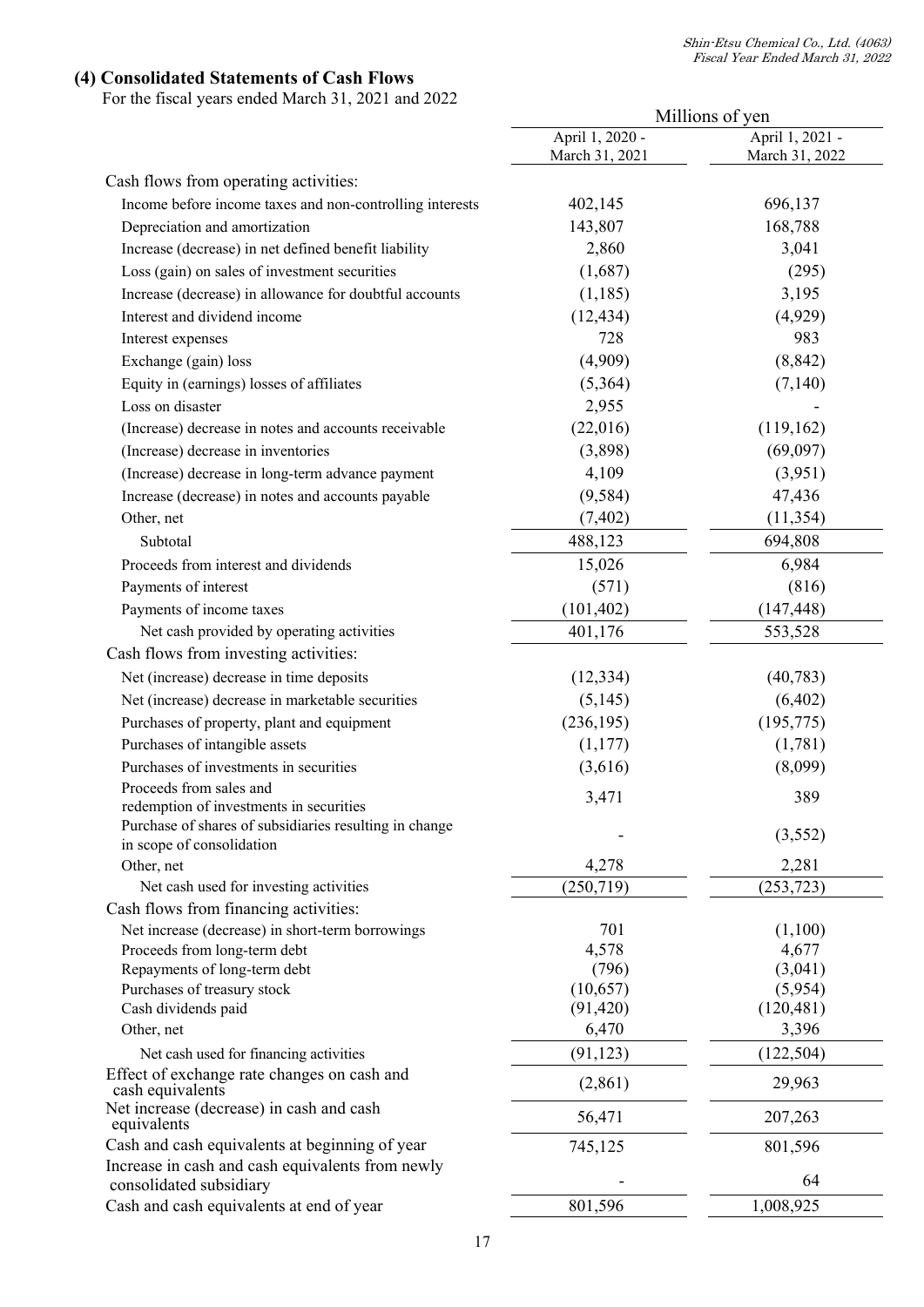#### **(5) Notes to Consolidated Financial Statements**

#### **(Notes on Premise of Going Concern)**

Not applicable

## **(Changes in Accounting Policies)**

#### (Application of "Accounting Standard for Revenue Recognition," etc.)

The "Accounting Standard for Revenue Recognition" (ASBJ Statement No. 29, March 31, 2020) and other standards are applied from the beginning of the fiscal year ending March 31, 2022. We now recognize revenue in the amount that expects to receive in exchange for promised goods or services at the time control of the goods or services are transferred to a customer.

For transactions in which the role in providing goods to the customer corresponds to agents, we had been previously recognized in the gross amount of consideration received from the customer, but we have changed to a process to recognize as revenue in a net amount after deducing the payment amount from the gross amount of consideration received from our customer.

Based on the transitional treatment outlined in Article 84 of the "Accounting Standard for Revenue Recognition," the cumulative effect of retroactively applying the new accounting policy to periods prior to the beginning of the fiscal year ending March 31, 2022 is reflected in the balance of retained earnings at the beginning of the fiscal year ending March 31, 2022. As a result, the balance of retained earnings at the beginning of the fiscal year ending March 31, 2022 decreased by ¥2,133 million.

The impact of the application of these accounting standards on Net sales, Gross profit, Operating income, Ordinary income and Income before income taxes and noncontrolling interests is immaterial.

Due to the application of these accounting standards, "Notes and accounts receivable-trade" in "Current Assets" in the consolidated balance sheets have been reclassified as "Notes, accounts receivable-trade and contract assets" from the beginning of the fiscal year ending March 31, 2022. Based on the transitional treatment stipulated in Article 89-2 of the "Accounting Standard for Revenue Recognition," comparative information for the previous fiscal year has not been restated to reflect the new method of presentation.

(Application of "Accounting Standard for Fair Value Measurement," etc.)

The "Accounting Standard for Fair Value Measurement" (ASBJ Statement No. 30, July 4, 2019) and other standards are applied from the beginning of the fiscal year ending March 31, 2022. Based on the transitional treatment prescribed in Paragraph 19 of the "Accounting Standard for Fair Value Measurement" and Paragraph 44–2 of the "Accounting Standard for Financial Instruments" (ASBJ Statement No. 10, July 4, 2019), we have decided to apply the new accounting policies set forth by the "Accounting Standard for Fair Value Measurement" into the future. These changes had no impact on the consolidated financial statements.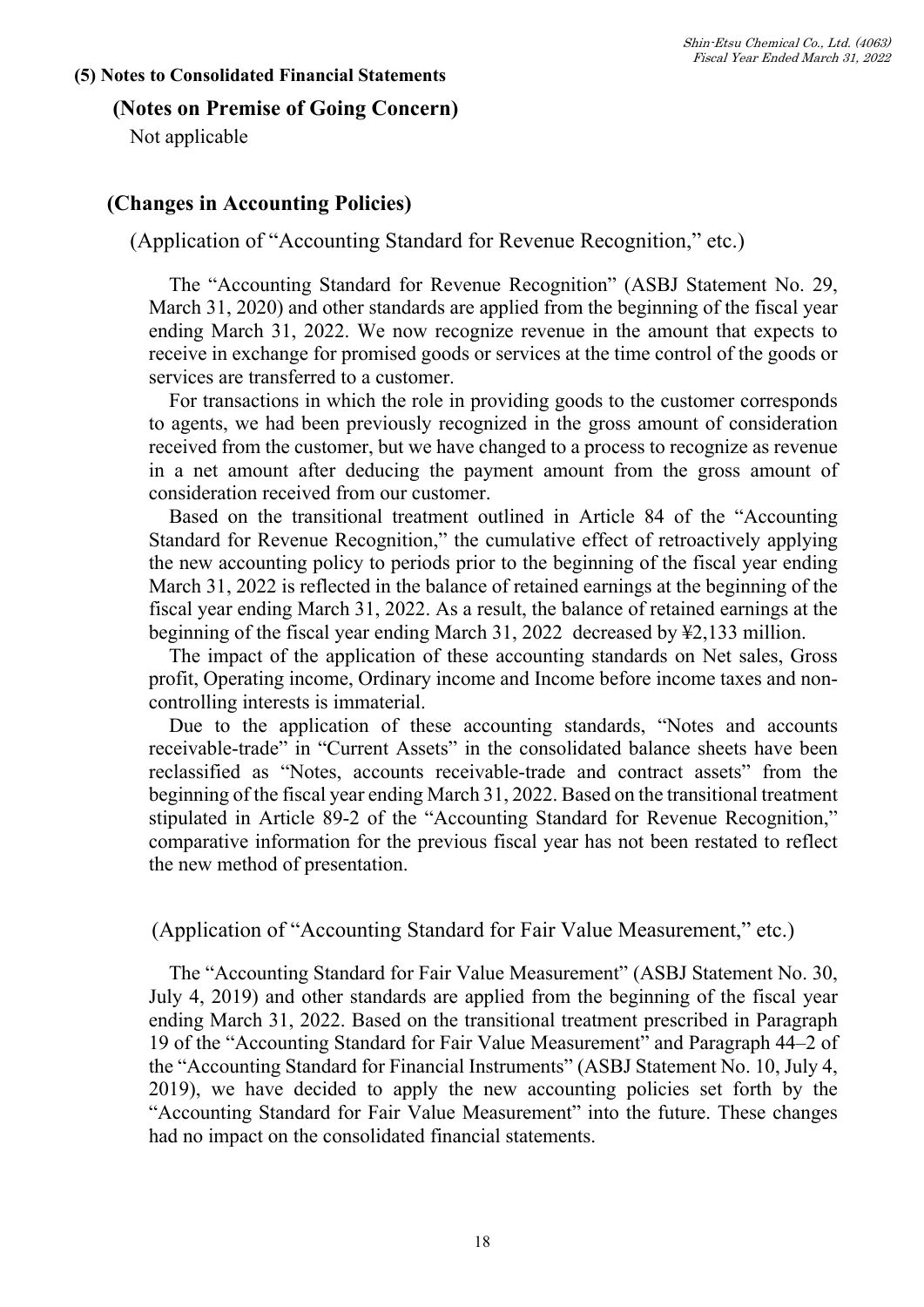## **(Segment Information)**

## **1. Overview of Reportable Segments**

We changed the reportable segments from this fiscal year. With this change, the goals of our businesses will become clearer, and the report will be more suitable for the markets and industries in which our business operates and makes its contribution. For each business unit that make up the segment, separate financial information is available. Such information will be regularly examined by the decision-making body for the allocation of management resources and performance evaluation.

The main products and services that belong to each segment of the new reportable segment are as follows.

| <b>Segment</b>                                   | <b>Main products and services</b>                                                                                                                                                   | <b>Business description</b>                                                                                      |
|--------------------------------------------------|-------------------------------------------------------------------------------------------------------------------------------------------------------------------------------------|------------------------------------------------------------------------------------------------------------------|
| Infrastructure<br>Materials                      | Polyvinyl chloride resin, Caustic soda,<br>Methanol, Chloromethanes, Poval                                                                                                          | Supporting infrastructure and daily life<br>by lessening environmental impact.                                   |
| Electronics<br>Materials                         | Semiconductor silicon,<br>Rare earth magnets,<br>Semiconductor encapsulating materials,<br>LED packaging materials, Photoresists,<br>Photomask blanks,<br>Synthetic quartz products | Providing material technology for<br>application for electronics,<br>better<br>optics, and magnetics everywhere. |
| Functional<br>Materials                          | Silicones, Cellulose derivatives,<br>Silicon metal, Synthetic pheromones,<br>Vinyl chloride-vinyl acetate copolymer,<br>Liquid fluoroelastomers, Pellicles                          | Providing a wide range of better<br>functions that are required.                                                 |
| Processing $&$<br>Specialized<br><b>Services</b> | Processed plastics,<br>Export of technologies and plants,<br>Export and import of products,<br>Engineering                                                                          | Responding to problem solving by<br>applying materials<br>and<br>utilizing<br>engineering.                       |

# **2. Calculation of Sales, Income, Assets, Liabilities and Other Items of Reportable Segments**

Segment income denotes operating income, and the accounting methods applied are based on the principles and procedures of the accounting treatment used to prepare the consolidated financial statements. Internal revenues and transfers arising from transactions among the segments are based on market prices in general, although transfers performed between segments at the same business site are calculated based on manufacturing cost.

Assets and liabilities are not allocated to business segments.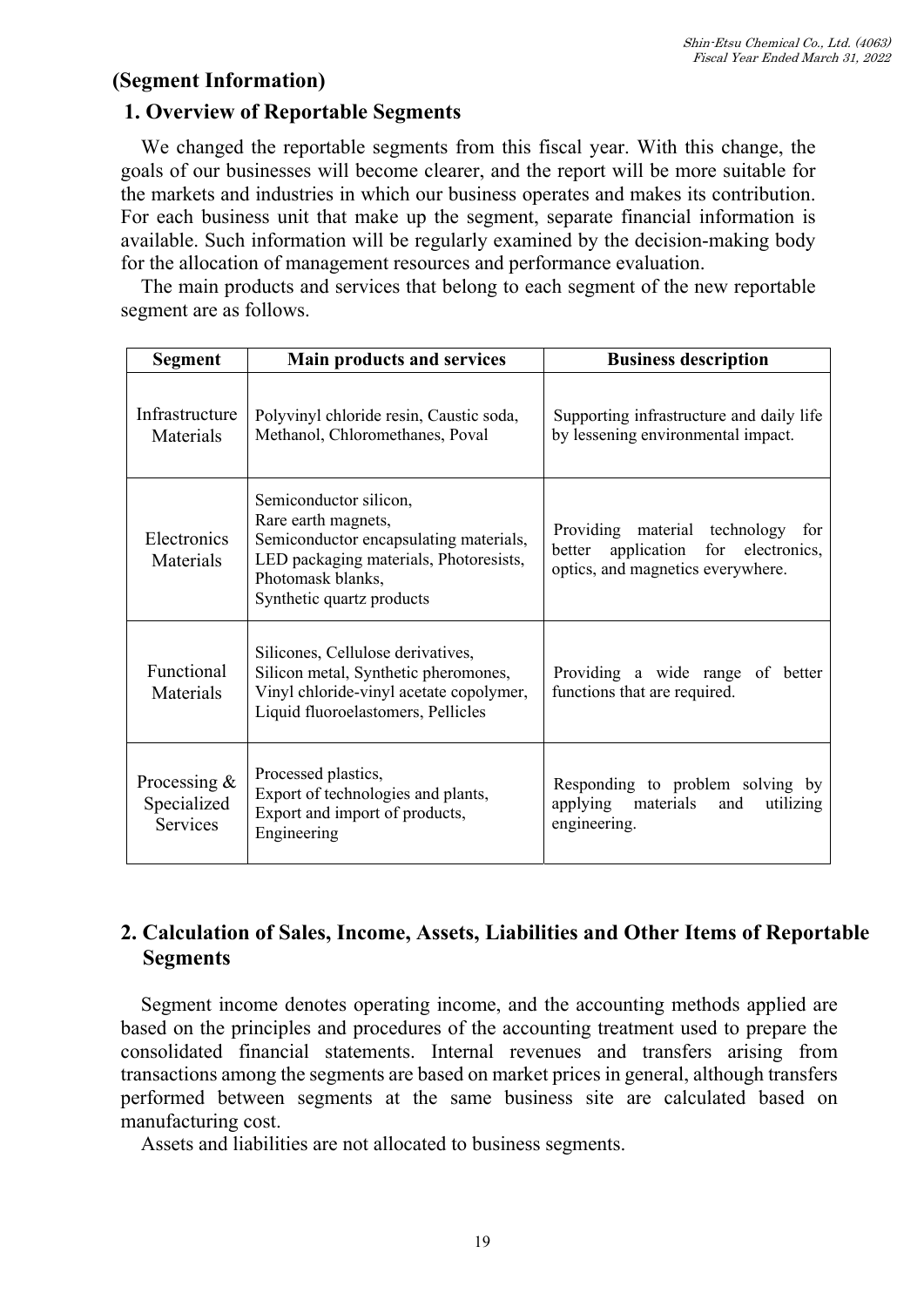# **3. Information on Sales, Income, and Other Items of Reportable Segments**

**(1) For the fiscal year ended March 31, 2022** (From April 1, 2021 to March 31, 2022)

|                                                                       |                             |                          |                         | Millions of yen                           |           |             |                                                    |
|-----------------------------------------------------------------------|-----------------------------|--------------------------|-------------------------|-------------------------------------------|-----------|-------------|----------------------------------------------------|
|                                                                       | Infrastructure<br>Materials | Electronics<br>Materials | Functional<br>Materials | Processing $&$<br>Specialized<br>Services | Total     | Adjustment* | Figures in<br>consolidated financial<br>statements |
| Sales to<br>outside customers                                         | 857,189                     | 708,979                  | 395,626                 | 112,632                                   | 2,074,428 |             | 2,074,428                                          |
| Intersegment sales                                                    | 4,357                       | 7,120                    | 14,395                  | 103,802                                   | 129,676   | (129,676)   |                                                    |
| Total                                                                 | 861,547                     | 716,099                  | 410,022                 | 216,434                                   | 2,204,104 | (129,676)   | 2,074,428                                          |
| Segment income<br>(Operating income)                                  | 317,792                     | 244,778                  | 94,774                  | 20,910                                    | 678,255   | (1,933)     | 676,322                                            |
| Depreciation<br>and amortization                                      | 51,347                      | 80,792                   | 32,793                  | 4,576                                     | 169,510   | (722)       | 168,788                                            |
| Increase in property,<br>plant and equipment<br>and intangible assets | 62,194                      | 106,543                  | 37,380                  | 9,424                                     | 215,543   | (1,625)     | 213,918                                            |

\*Elimination of intersegment transactions

## **(2) For the fiscal year ended March 31, 2021**(From April 1, 2020 to March 31, 2021)

\*Figures below are based on the modified reportable segments.

|                                                                       |                             |                          |                         | Millions of yen                         |           |             |                                                    |
|-----------------------------------------------------------------------|-----------------------------|--------------------------|-------------------------|-----------------------------------------|-----------|-------------|----------------------------------------------------|
|                                                                       | Infrastructure<br>Materials | Electronics<br>Materials | Functional<br>Materials | Processing &<br>Specialized<br>Services | Total     | Adjustment* | Figures in<br>consolidated financial<br>statements |
| Sales to<br>outside customers                                         | 485,867                     | 595,676                  | 314,272                 | 101,090                                 | 1,496,906 |             | 1,496,906                                          |
| Intersegment sales                                                    | 5,454                       | 4,115                    | 13,425                  | 125,325                                 | 148,321   | (148,321)   |                                                    |
| Total                                                                 | 491,321                     | 599,792                  | 327,697                 | 226,416                                 | 1,645,228 | (148,321)   | 1,496,906                                          |
| Segment income<br>(Operating income)                                  | 99,601                      | 206,085                  | 70,711                  | 16,320                                  | 392,718   | (504)       | 392,213                                            |
| Depreciation<br>and amortization                                      | 44,384                      | 64,544                   | 30,829                  | 4,556                                   | 144,315   | (508)       | 143,807                                            |
| Increase in property,<br>plant and equipment<br>and intangible assets | 103,492                     | 88,477                   | 34,281                  | 4,130                                   | 230,382   | (1,580)     | 228,801                                            |

\*Elimination of intersegment transactions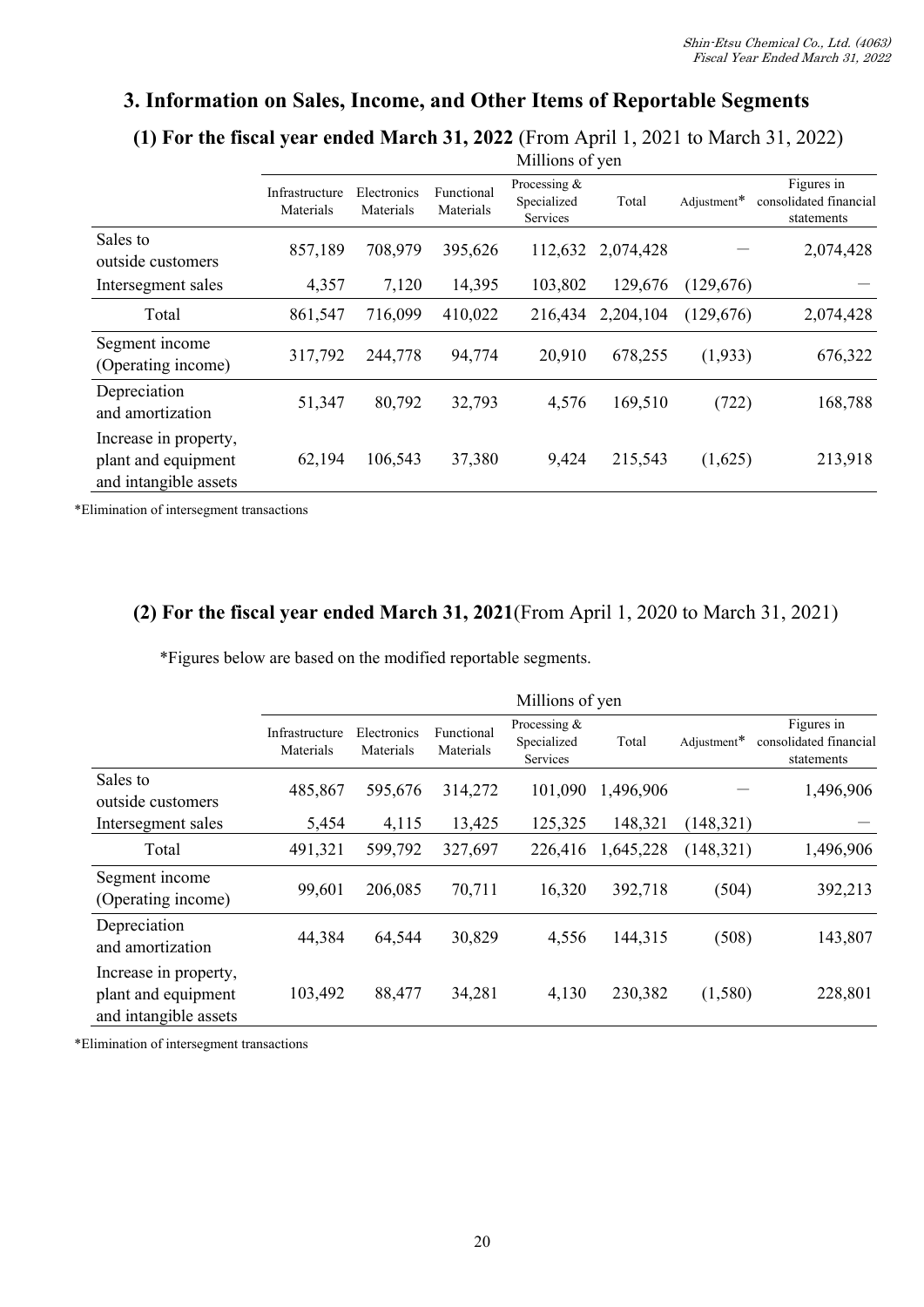# **(Per Share Information)**

|                                  | April 1, 2020 - | April 1, 2021 - |
|----------------------------------|-----------------|-----------------|
|                                  | March 31, 2021  | March 31, 2022  |
| Net assets per share (yen)       | 6,769.72        | 8,007.24        |
| Basic earnings per share (yen)   | 706.76          | 1,203.80        |
| Diluted earnings per share (yen) | 706.26          | 1,202.75        |

(Note) Basic earnings per share and diluted earnings per share were calculated based on the following:

|                                                                            |                                   | Millions of yen                     |
|----------------------------------------------------------------------------|-----------------------------------|-------------------------------------|
|                                                                            | April 1, 2020 -<br>March 31, 2021 | April 1, 2021 -<br>March 31, 2022   |
| Calculation of basic earnings per share                                    |                                   |                                     |
| Profit attributable to owners of parent                                    | 293,732                           | 500,117                             |
| Amount not attributable to shareholders of<br>common stock                 |                                   |                                     |
| Profit attributable to shareholders of<br>common stock of parent           | 293,732                           | 500,117                             |
| Weighted-average number of shares outstanding<br>(thousands of shares)     | 415,602                           | 415,449                             |
| Calculation of diluted earnings per share                                  |                                   |                                     |
| Adjustments to net income attributable to owners<br>of parent              | (11)                              | (27)                                |
| [Adjustments of dilutive shares issued by subsidiaries]                    | [(11)]                            | $[(27)]$                            |
| Increase of common stock (thousands of shares)                             | 281                               | 340                                 |
| [Share subscription rights included in the above<br>(thousands of shares)] | [281]                             | $[340]$                             |
|                                                                            |                                   | Number of share subscription rights |
|                                                                            | April 1, 2020 -<br>March 31, 2021 | April 1, 2021 -<br>March 31, 2022   |

Potentially dilutive shares not included in the calculation of diluted earnings due to their anti-dilutive effect

# **(Major Subsequent Events)**

Not applicable

- -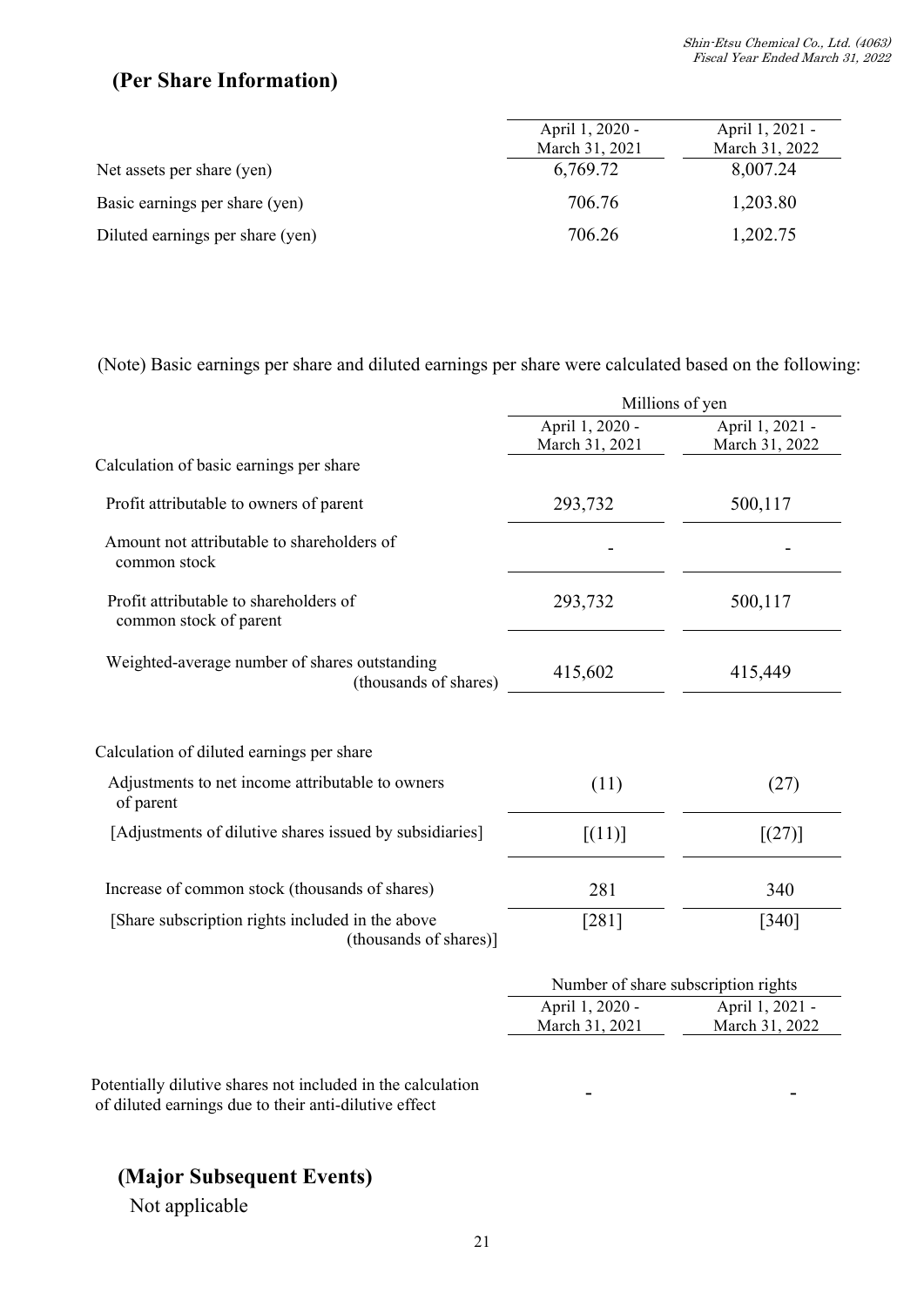# **(Appendix)**

# **1. Quarterly Operating Results**

(Billions of yen)

|                                                | FY 2021<br>April 1, 2020 - March 31, 2021 |       |       |       |         |       |       | FY 2022 | April 1, 2021 - March 31, 2022 |         |
|------------------------------------------------|-------------------------------------------|-------|-------|-------|---------|-------|-------|---------|--------------------------------|---------|
|                                                | 1 <sub>Q</sub>                            | 2Q    | 3Q    | 4Q    | Total   | 1Q    | 2Q    | 3Q      | 4Q                             | Total   |
| Net Sales                                      | 359.3                                     | 351.1 | 379.8 | 406.4 | 1,496.9 | 434.2 | 507.1 | 542.3   | 590.7                          | 2,074.4 |
| Infrastructure<br>Materials                    | 113.7                                     | 106.8 | 125.3 | 139.9 | 485.8   | 157.1 | 206.8 | 231.8   | 261.3                          | 857.1   |
| Electronics<br>Materials                       | 144.4                                     | 148.0 | 149.0 | 154.1 | 595.6   | 161.1 | 174.4 | 181.2   | 192.1                          | 708.9   |
| <b>Functional Materials</b>                    | 77.4                                      | 72.9  | 79.7  | 84.1  | 314.2   | 91.6  | 96.8  | 100.7   | 106.4                          | 395.6   |
| Processing &<br><b>Specialized Services</b>    | 23.6                                      | 23.3  | 25.7  | 28.2  | 101.0   | 24.3  | 28.9  | 28.5    | 30.7                           | 112.6   |
| Operating Income                               | 90.9                                      | 93.3  | 100.7 | 107.1 | 392.2   | 128.8 | 169.5 | 181.7   | 196.2                          | 676.3   |
| Infrastructure<br>Materials                    | 19.5                                      | 18.5  | 25.4  | 35.9  | 99.6    | 44.1  | 79.1  | 89.0    | 105.4                          | 317.7   |
| Electronics<br>Materials                       | 51.8                                      | 53.6  | 53.0  | 47.5  | 206.0   | 56.7  | 62.0  | 65.1    | 60.8                           | 244.7   |
| <b>Functional Materials</b>                    | 16.2                                      | 17.0  | 18.1  | 19.2  | 70.7    | 22.7  | 23.7  | 21.8    | 26.4                           | 94.7    |
| Processing &<br><b>Specialized Services</b>    | 3.0                                       | 4.1   | 4.2   | 4.8   | 16.3    | 5.3   | 5.0   | 5.9     | 4.5                            | 20.9    |
| <b>Ordinary Income</b>                         | 95.2                                      | 97.0  | 100.8 | 112.0 | 405.1   | 130.8 | 172.6 | 186.7   | 204.1                          | 694.4   |
| Net Income Attributable to<br>Owners of Parent | 69.3                                      | 70.9  | 73.0  | 80.4  | 293.7   | 95.7  | 125.1 | 132.2   | 146.9                          | 500.1   |
| R&D Costs                                      | 12.3                                      | 12.1  | 12.9  | 13.7  | 51.2    | 14.0  | 13.3  | 18.9    | 16.1                           | 62.4    |
| <b>Overseas Sales</b>                          | 264.9                                     | 258.1 | 281.7 | 302.2 | 1,107.1 | 327.1 | 393.7 | 422.3   | 463.7                          | 1,607.1 |
| Ratio of Overseas<br>Sales to Net Sales        | 74%                                       | 74%   | 74%   | 74%   | 74%     | 75%   | 78%   | 78%     | 79%                            | 77%     |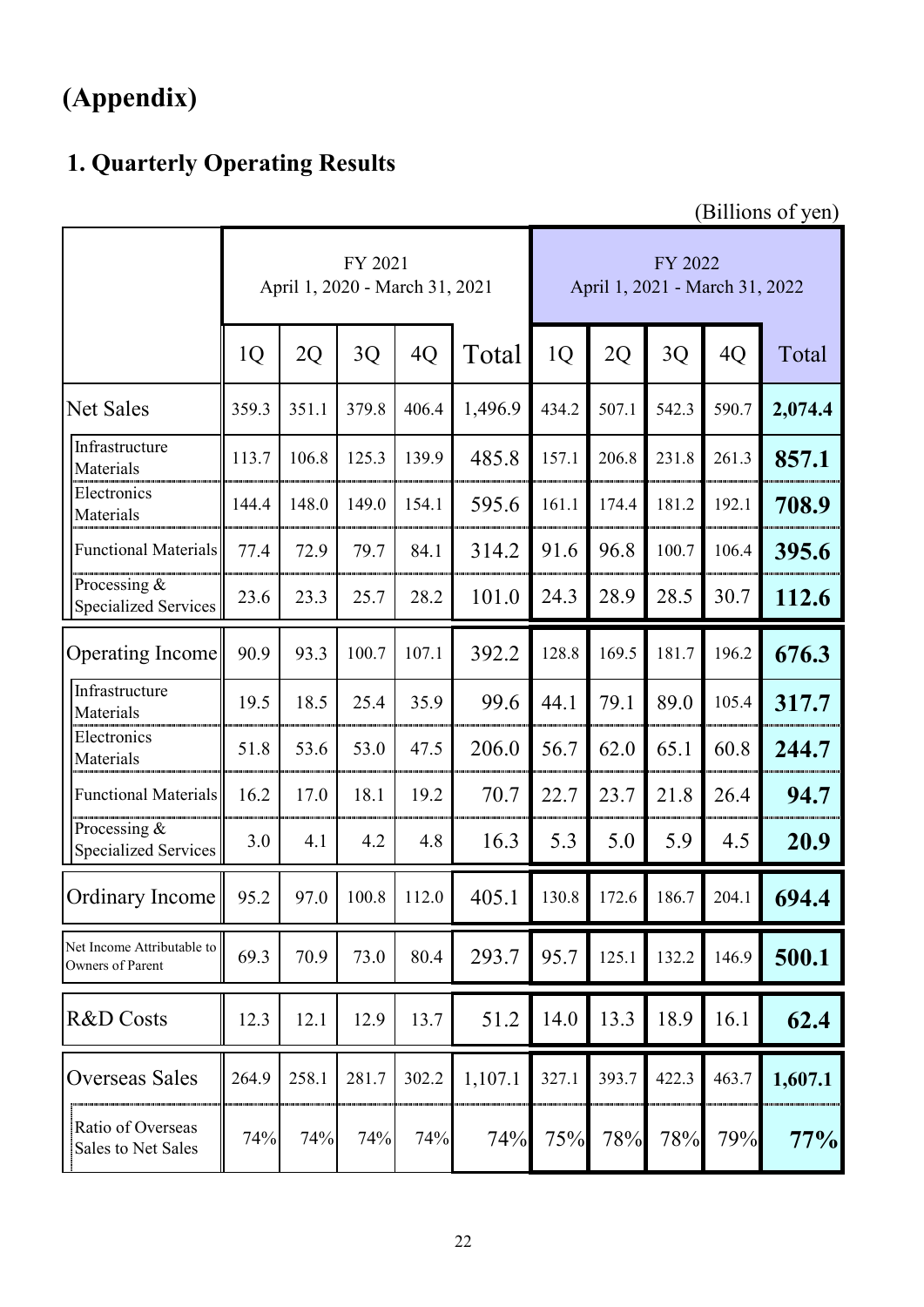# **2. Capital Expenditures and Depreciation and Amortization**

|                                             | (Billions of yen) |      |         |      |                                |                                           |      |      |      |       |  |
|---------------------------------------------|-------------------|------|---------|------|--------------------------------|-------------------------------------------|------|------|------|-------|--|
|                                             |                   |      | FY 2021 |      | April 1, 2020 - March 31, 2021 | FY 2022<br>April 1, 2021 - March 31, 2022 |      |      |      |       |  |
|                                             | 1Q                | 2Q   | 3Q      | 4Q   | Total                          | 1 <sub>Q</sub>                            | 2Q   | 3Q   | 4Q   | Total |  |
| Capital Expenditures                        | 52.7              | 58.2 | 63.6    | 54.1 | 228.8                          | 46.7                                      | 51.7 | 53.0 | 62.2 | 213.9 |  |
| Infrastructure<br>Materials                 | 27.2              | 24.7 | 24.9    | 26.4 | 103.4                          | 15.7                                      | 20.4 | 14.8 | 11.1 | 62.1  |  |
| Electronics<br>Materials                    | 17.1              | 25.5 | 27.0    | 18.7 | 88.4                           | 21.6                                      | 20.1 | 27.6 | 37.1 | 106.5 |  |
| Functional<br>Materials                     | 7.0               | 7.5  | 11.0    | 8.6  | 34.2                           | 8.3                                       | 8.9  | 8.6  | 11.4 | 37.3  |  |
| Processing &<br><b>Specialized Services</b> | 1.6               | 0.7  | 0.6     | 1.0  | 4.1                            | 1.2                                       | 2.6  | 2.4  | 3.1  | 9.4   |  |
| Depreciation and<br>Amortization            | 31.1              | 34.4 | 37.1    | 41.0 | 143.8                          | 35.2                                      | 40.3 | 44.2 | 48.8 | 168.7 |  |
| Infrastructure<br>Materials                 | 9.2               | 11.2 | 11.5    | 12.2 | 44.3                           | 11.5                                      | 12.7 | 12.8 | 14.1 | 51.3  |  |
| Electronics<br>Materials                    | 13.8              | 14.8 | 16.7    | 19.0 | 64.5                           | 15.3                                      | 18.9 | 21.6 | 24.8 | 80.7  |  |
| Functional<br>Materials                     | 7.0               | 7.2  | 7.8     | 8.7  | 30.8                           | 7.5                                       | 7.7  | 8.7  | 8.7  | 32.7  |  |
| Processing &<br><b>Specialized Services</b> | 1.0               | 1.1  | 1.1     | 1.2  | 4.5                            | 0.9                                       | 1.0  | 1.2  | 1.3  | 4.5   |  |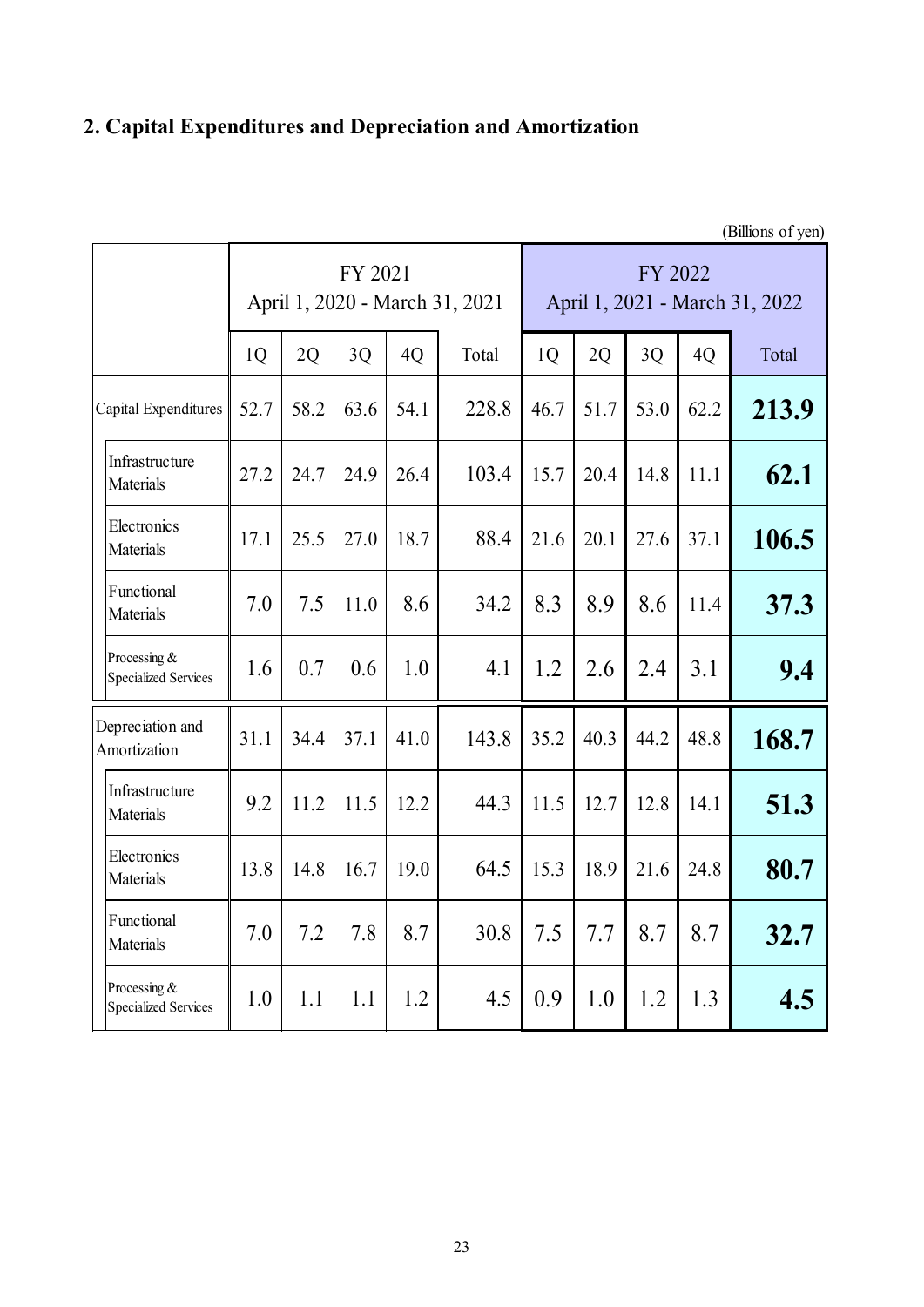|  |  | 3. Other Financial Items (Consolidated) |  |  |  |
|--|--|-----------------------------------------|--|--|--|
|--|--|-----------------------------------------|--|--|--|

**(Billions of yen)**

|                                       | Mar 31<br>2021 | Mar 31<br>2022 |
|---------------------------------------|----------------|----------------|
| <b>Net Assets</b>                     | 2,886.6        | 3,429.2        |
| <b>Total Assets</b>                   | 3,380.6        | 4,053.4        |
| Net Assets per Share (Yen)            | 6,770          | 8,007          |
| Interest-bearing Liabilities          | 27.7           | 30.4           |
| <b>Number of Employees</b>            | 24,069         | 24,954         |
| <b>Exchange Rate: Jan - Dec (Avg)</b> | 106.8          | 109.8          |
| Apr - Mar (Avg)<br>(Yen/USS)          | 106.1          | 112.4          |

**Note : An average exchange rate between January and December was used for the Consolidated Income Statements of overseas subsidiaries.**

## **4. Comparative Balance Sheets (Consolidated)**

**Effect of exchange rate [a]-[b] Effect of exchange rate [a]-[b] Current Assets 1,914.9 2,437.9 523.0 82.3 440.7 Current Liabilities 363.2 477.7 114.5 10.3 104.2 Cash and time deposits 866.8 1,112.7 245.9 51.4 194.5 Notes and accounts payable-trade 125.4 177.6 52.2 4.5 47.7 Notes and accounts receivable-trade 343.8 473.5 129.7 17.0 112.7 Short-term bort-term**<br>**borrowings** 11.7 13.4 1.7 0.6 1.1 **Securities 286.0 2286.0 223.3 37.3 0.1 37.2 Accrued income taxes 48.0 73.7 25.7 0.9 24.8 Inventories 365.0 453.6 88.6 13.2 75.4 Other 178.0 212.8 34.8 4.3 30.5 Other 53.0 74.7 21.7 0.6 21.1 Long-term Liabilities 130.7 146.4 15.7 9.9 5.8 Total Liabilities 493.9 624.2 130.3 20.2 110.1 Fixed Assets 1,465.7 1,615.4 149.7 83.1 66.6 Stockholders' Equity 2,851.8 3,225.8 374.0 0.0 374.0** 1,165.1 **1,290.1** 125.0 79.8  $\frac{45.2}{\text{Compare} }$  **Comprehensive Income** (38.7) 100.7 139.4 139.3 0.1 **8.9 10.5 1.6 0.4 1.2 73.4 102.6 29.2 5.9 23.3 291.6 314.7 23.1 2.9 20.2 2,886.6 3,429.2 542.6 145.2 397.4 Total Assets 3,380.6 4,053.4 672.8 165.4 507.4 3,380.6 4,053.4 672.8 165.4 507.4 Total Liabilities and Net Assets Increase (Decrease) Property, Plant and Equipment Accumulated Other Intangible** Assets **being the contract of the contract of the contract of the contract of the contract of the contract of the contract of the contract of the contract of the contract of the contract of the contract of the contract of Mar 31 2021 Mar 31 2022 Increase (Decrease) Mar 31 2021 Mar 31 2022 Investments and Other Assets The Contract Assets Total Net Assets Total Net Assets [a] [b] [a] [b]**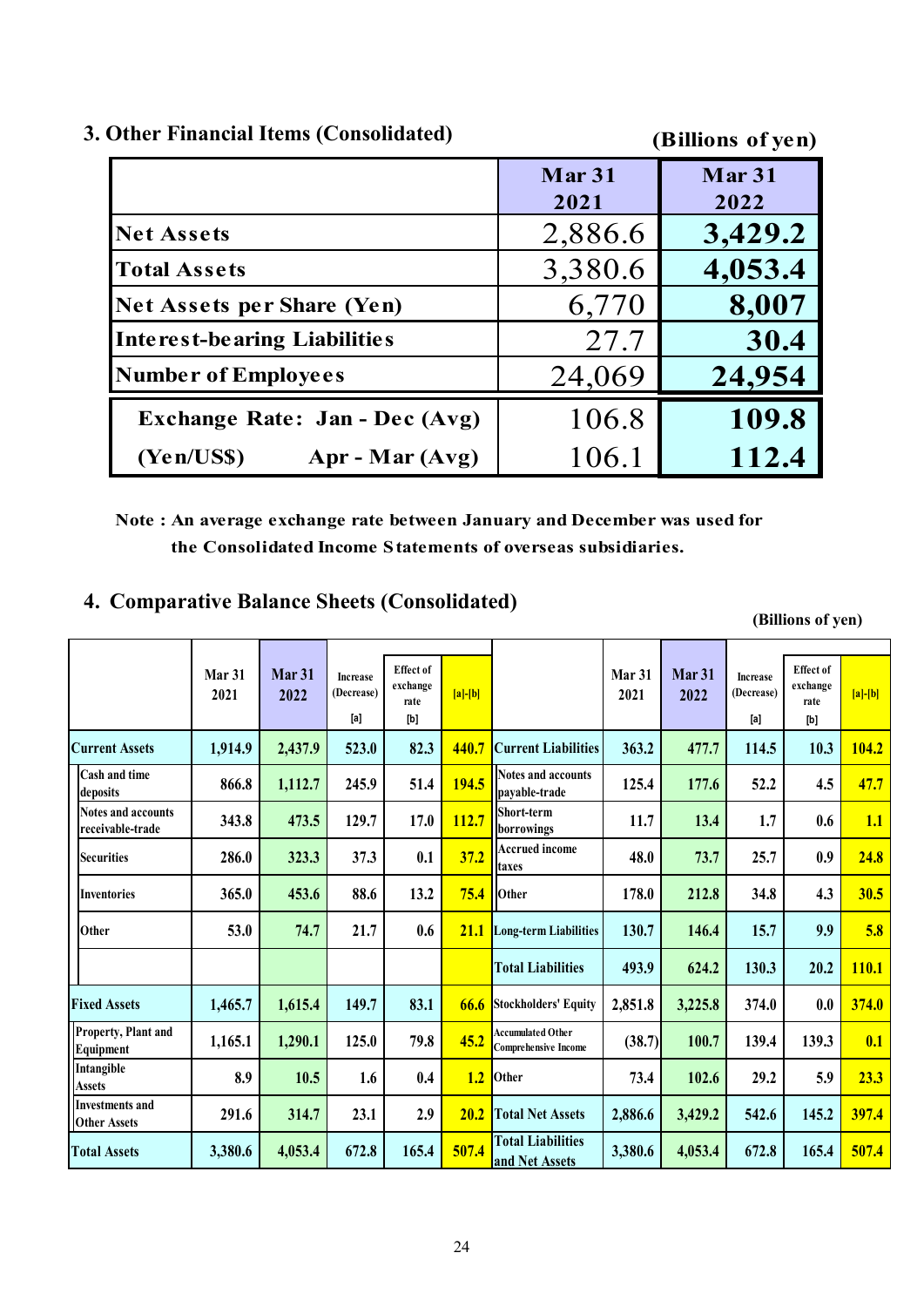

**<sup>\*</sup>Forecast**

# **6. Sales by Manufacturing Location for Each Segment**

**(Billions of yen)**

**(Billions of yen)**

|                                     |                                       | <b>Infrastructure</b><br><b>Materials</b> | <b>Electronics</b><br><b>Materials</b> | <b>Functional</b><br><b>Materials</b> | Processing &<br>Specialized<br><b>Services</b> | <b>Total</b> |  |
|-------------------------------------|---------------------------------------|-------------------------------------------|----------------------------------------|---------------------------------------|------------------------------------------------|--------------|--|
|                                     | <b>Goods Manufactured</b><br>in Japan | 87.6                                      | 481.4                                  | 204.4                                 | 76.3                                           | 849.9        |  |
| <b>Fiscal year</b><br>$20/4 - 21/3$ | <b>Goods Manufactured</b><br>overseas | 398.2                                     | 114.2                                  | 109.7                                 | 24.7                                           | 646.9        |  |
|                                     |                                       | 485.8                                     | 595.6                                  | 314.2                                 | 101.0                                          | 1,496.9      |  |
| <b>Fiscal year</b><br>$21/4 - 22/3$ | <b>Goods Manufactured</b><br>in Japan | 128.0                                     | 571.5                                  | 244.7                                 | 81.5                                           | 1,025.8      |  |
|                                     | <b>Goods Manufactured</b><br>overseas | 729.1                                     | 137.4                                  | 150.8                                 | 31.0                                           | 1,048.5      |  |
|                                     |                                       | 857.1                                     | 708.9                                  | 395.6                                 | 112.6                                          | 2,074.4      |  |

# **7. Sales by Region**

|                    |       |       | <b>Overseas</b> |              |       |                    |              |                     |  |  |
|--------------------|-------|-------|-----------------|--------------|-------|--------------------|--------------|---------------------|--|--|
|                    | Japan | U.S.  |                 | Asia/Oceania |       | <b>Other Areas</b> | <b>Total</b> | <b>Consolidated</b> |  |  |
|                    |       |       |                 | China        |       |                    |              | <b>Net Sales</b>    |  |  |
| <b>Fiscal year</b> | 26%   | 23%   | 34%             | 10%          | 10%   | 7%                 | <b>74%</b>   |                     |  |  |
| $20/4 - 21/3$      | 389.7 | 343.2 | 512.1           | 151.7        | 152.6 | 99.0               | 1,107.1      | 1,496.9             |  |  |
| <b>Fiscal year</b> | 23%   | 30%   | 30%             | 9%           | 10%   | 8%                 | 77%          |                     |  |  |
| $21/4 - 22/3$      | 467.3 | 613.0 | 630.2           | 179.5        | 206.7 | 157.0              | 1,607.1      | 2,074.4             |  |  |

Note: % indicates the proportion of total consolidated net sales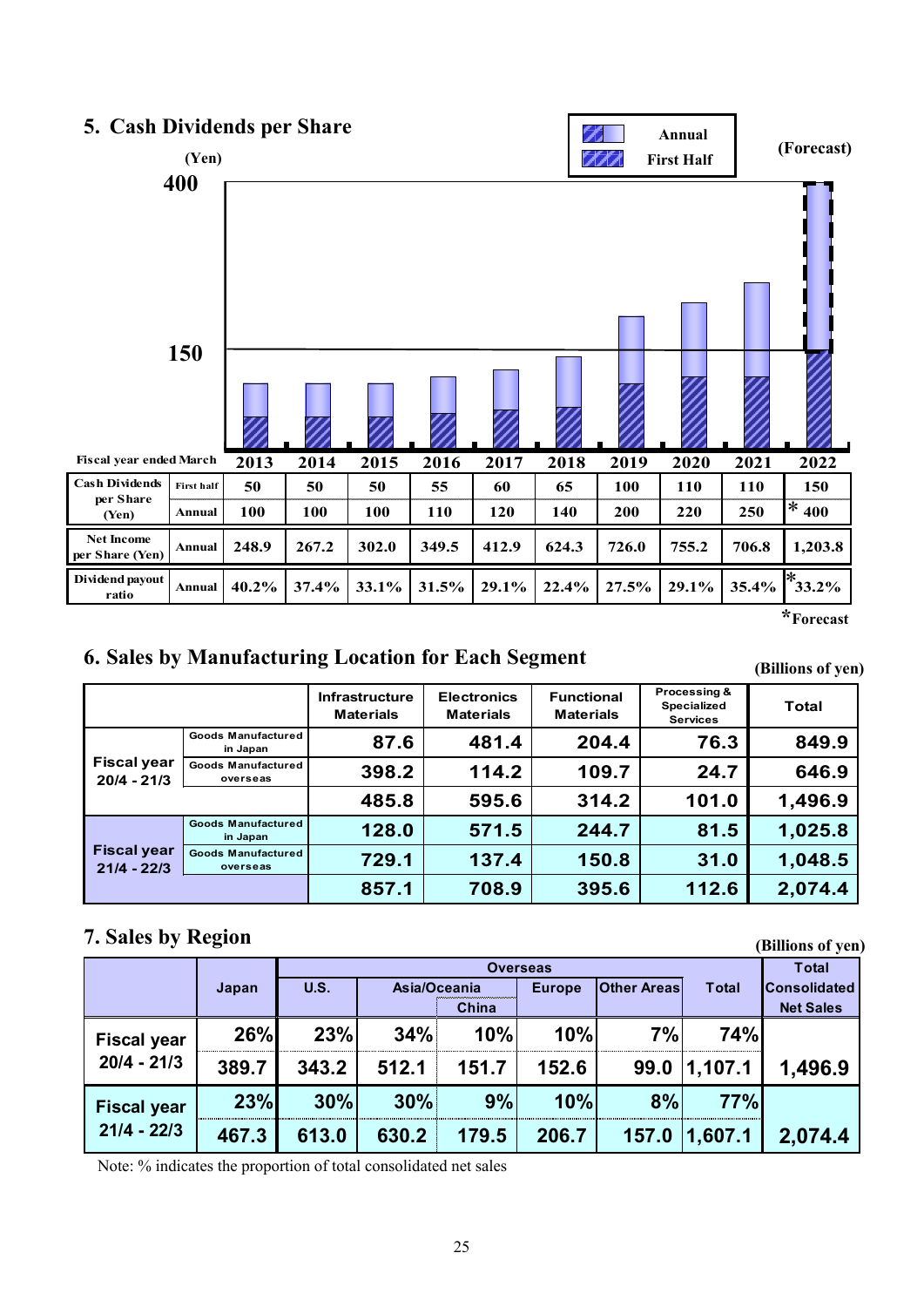## **8. Assets by Segments**

**(Billions of yen)**

|                         | <b>Infrastructure</b><br><b>Materials</b> | <b>Electronics</b><br><b>Materials</b> | <b>Functional</b><br><b>Materials</b> | <b>Processing</b><br>&<br><b>Specialized</b><br><b>Services</b> | Corporate<br>assets | lConsolidatedl<br>total |
|-------------------------|-------------------------------------------|----------------------------------------|---------------------------------------|-----------------------------------------------------------------|---------------------|-------------------------|
| March 31<br>2021        | 980.5                                     | 1,309.6                                | 481.7                                 | 179.3                                                           | 429.2               | 3,380.6                 |
| <b>March 31</b><br>2022 | $1,372.5$   1,513.6                       |                                        | 559.9                                 | 204.4                                                           | 402.8               | 4,053.4                 |

Note: These amounts were prepared on an informal basis.

# **9. Average Exchange Rate**

|                                                                                                                         |         |              | $US$$ (yen/ $$$ ) |         |                   |         |                 | EUR (yen/ $\notin$ ) |          |               |           |  |  |  |  |  |       |       |       |  |       |
|-------------------------------------------------------------------------------------------------------------------------|---------|--------------|-------------------|---------|-------------------|---------|-----------------|----------------------|----------|---------------|-----------|--|--|--|--|--|-------|-------|-------|--|-------|
|                                                                                                                         |         |              | 6 months          |         | 12 months         |         |                 |                      | 6 months |               | 12 months |  |  |  |  |  |       |       |       |  |       |
|                                                                                                                         |         | Quarterly    | Jan-Jun           | Apr-Sep | $\ast$<br>Jan-Dec | Apr-Mar | Quarterly       | Jan-Jun              | Apr-Sep  | I∗<br>Jan-Dec | Apr-Mar   |  |  |  |  |  |       |       |       |  |       |
|                                                                                                                         |         |              | Jul-Dec           | Oct-Mar |                   |         |                 | Jul-Dec              | Oct-Mar  |               |           |  |  |  |  |  |       |       |       |  |       |
|                                                                                                                         | Jan-Mar | 108.9        | 108.3             |         |                   |         | 120.1           | 119.3                |          |               |           |  |  |  |  |  |       |       |       |  |       |
| 2020                                                                                                                    | Apr-Jun | 107.6        |                   | 106.9   |                   |         |                 | 118.5                |          | 121.3         |           |  |  |  |  |  |       |       |       |  |       |
|                                                                                                                         | Jul-Sep | 106.2        |                   |         | 106.8             |         | 124.1           |                      |          | 121.8         | 123.7     |  |  |  |  |  |       |       |       |  |       |
|                                                                                                                         | Oct-Dec | 104.5        | 105.4             |         |                   | 106.1   | 124.5           | 124.3                | 126.1    |               |           |  |  |  |  |  |       |       |       |  |       |
|                                                                                                                         | Jan-Mar | 105.9        | 107.7             | 105.2   |                   |         | 127.7           | 129.8                |          |               |           |  |  |  |  |  |       |       |       |  |       |
| 2021                                                                                                                    | Apr-Jun | 109.5        |                   | 109.8   | 109.8             |         | 132.0           |                      | 130.9    |               |           |  |  |  |  |  |       |       |       |  |       |
|                                                                                                                         | Jul-Sep | 110.1        | 111.9             |         |                   |         |                 |                      |          |               |           |  |  |  |  |  | 112.4 | 129.8 | 130.0 |  | 129.9 |
|                                                                                                                         | Oct-Dec | 113.7        |                   |         |                   |         | 130.1           |                      | 130.2    |               |           |  |  |  |  |  |       |       |       |  |       |
| 2022                                                                                                                    | Jan-Mar | 116.2        |                   | 115.0   |                   |         | 130.4           |                      |          |               |           |  |  |  |  |  |       |       |       |  |       |
| 110.71<br>126.95<br>Exchange rate as of Dec 31, 2020<br>103.50<br>Dec 31.<br>2020<br>Mar 31.<br>2021<br>Mar 31.<br>2021 |         |              |                   |         |                   | 129.80  |                 |                      |          |               |           |  |  |  |  |  |       |       |       |  |       |
|                                                                                                                         |         | Dec 31, 2021 | 115.02            | Mar 31. | 2022              | 122.39  | 2021<br>Dec 31. | 130.51               |          | Mar 31, 2022  | 136.70    |  |  |  |  |  |       |       |       |  |       |

\* **An average exchange rate between January and December was used for the Consolidated Income Statements of overseas subsidiaries.**

## **10. Increase Rate of Operating Income**

| Fiscal year                                                                          |                                                          |                           |       | 2017  | 2018    | 2019  | 2020  | 2021  | Average<br>(CAGR) |
|--------------------------------------------------------------------------------------|----------------------------------------------------------|---------------------------|-------|-------|---------|-------|-------|-------|-------------------|
| Shin-Etsu<br>Chemical                                                                | <b>Operating</b><br>Income                               | <b>Billions</b><br>of yen | 238.6 | 336.8 | 403.7   | 406.0 | 392.2 | 676.3 |                   |
|                                                                                      | Increase in<br>Operating<br>Income from<br>previous year | $\%$                      | 14%   | 41%   | 20%     | $1\%$ | (3%)  | 72%   | 22%               |
| Global<br>Chemical and Materials<br>Manufacturers<br>$\ast$<br>Total of 13 companies | Increase in<br>Operating<br>Income from<br>previous year | %                         | (4%)  | 15%   | $(0\%)$ | (31%) | (21%) | 127%  | $5\%$             |

\* The 13 companies are Dow, DuPont, DowDuPont (2017-2018), BASF, Mitsubishi Chemical HD★,

Sumitomo Chemical★, Mitsui Chemicals★, Chemours, Wacker, Westlake, SUMCO, JSR★ and Tokyo Ohka Kogyo.

★ Based on their forecast.

**Note: The above fiscal years represent the fiscal years beginning on January 1 or April 1, 2016 through 2021.**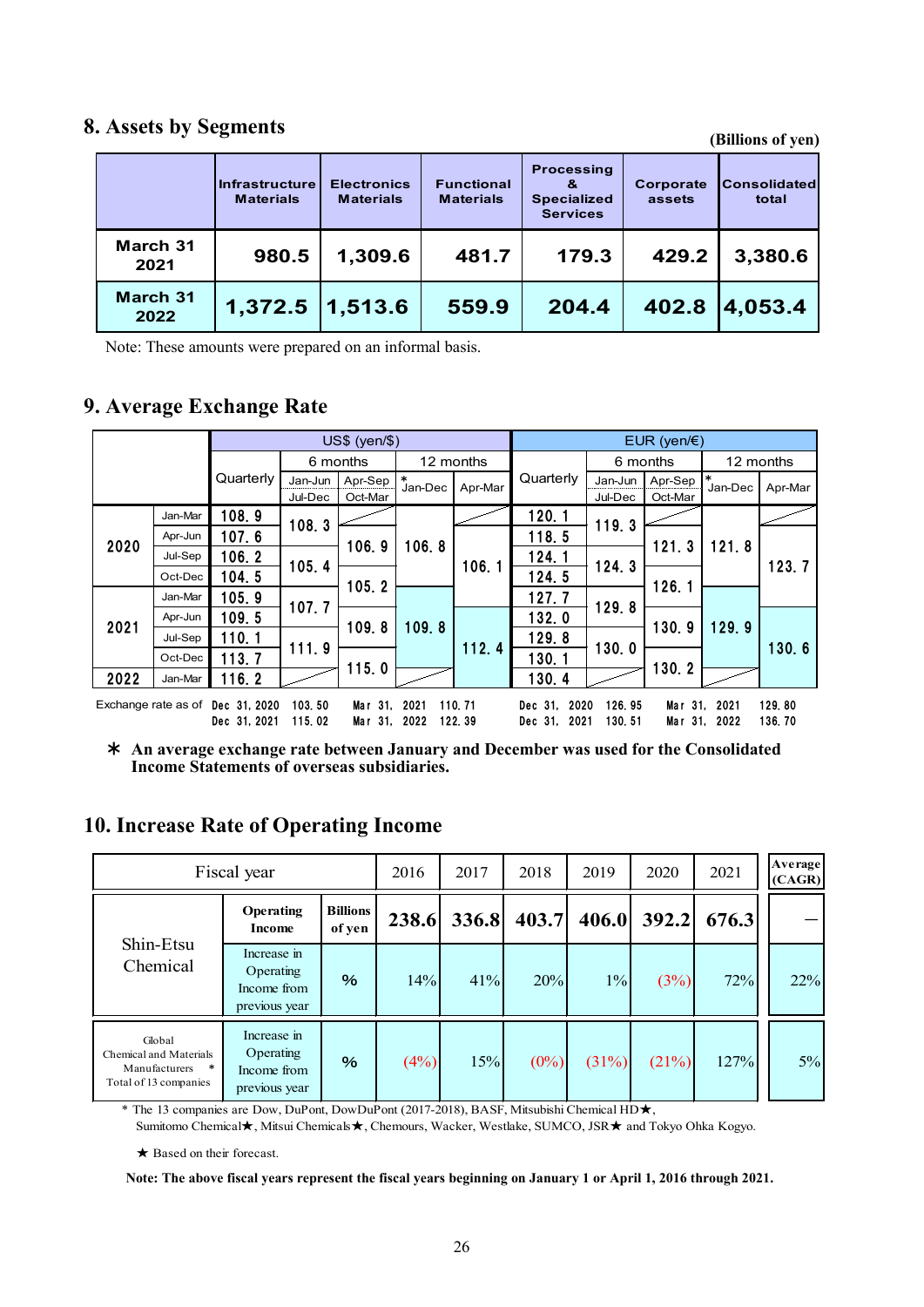# **11. Topics (Apr. 2021 – Apr. 2022)**

# ○ **Press Release (Apr. 2021 – Apr. 2022)**

| May. 2021 | Shin-Etsu Chemical has developed a new volatile silicone fluid for personal care. |
|-----------|-----------------------------------------------------------------------------------|
|           |                                                                                   |

- **Jul. 2021 Shin-Etsu Chemical announced capital investment for the reduction in the volume of greenhouse gas emissions in the silicones business.**
- **Aug. 2021 Shin-Etsu Chemical announced silicone products price increase.**
- **Oct. 2021 Shin-Etsu Chemical proposed an innovative integrated chip process for manufacturing Micro LED displays. (transfer parts and equipment)**
- **Dec. 2021 Shin-Etsu Chemical developed innovative new materials for wearable devices**
- **Feb. 2022 Shin-Etsu Chemical to make an over ¥80 billion capacity-expansion investment mainly for its silicones advanced functional products line**
- **Mar. 2022 Shin-Etsu Chemical developed a new one-component liquid silicone rubber product that is superior in vulcanization characteristics and safety**
- **Apr. 2022 Shin-Etsu Chemical announced silicone products price increase**
- **Apr. 2022 Shin-Etsu Chemical developed new thermal interface silicone rubber sheet series for applications in components of electric vehicles as the technology for high voltage devices advances**

★ **Please refer to news releases related to these matters on our website at https://www.shinetsu.co.jp/en/news/**

# ○**Shin-Etsu Chemical Awarded Clarivate Top 100 Global Innovator in 2022 Again**

**Every year, Clarivate (formerly Thomson Reuters) selects companies and institutions that protect their creative inventions through intellectual property rights and successfully commercialize them. The selection is conducted independently by Clarivate based on the "success rate," "globality," and "influence of patents in citation," etc. We have received this award for the eleventh consecutive year since it was established. Out of 100 companies, 21 companies have received the award for the eleventh consecutive year, and 3 companies are in the chemical field. We are one of those companies.**